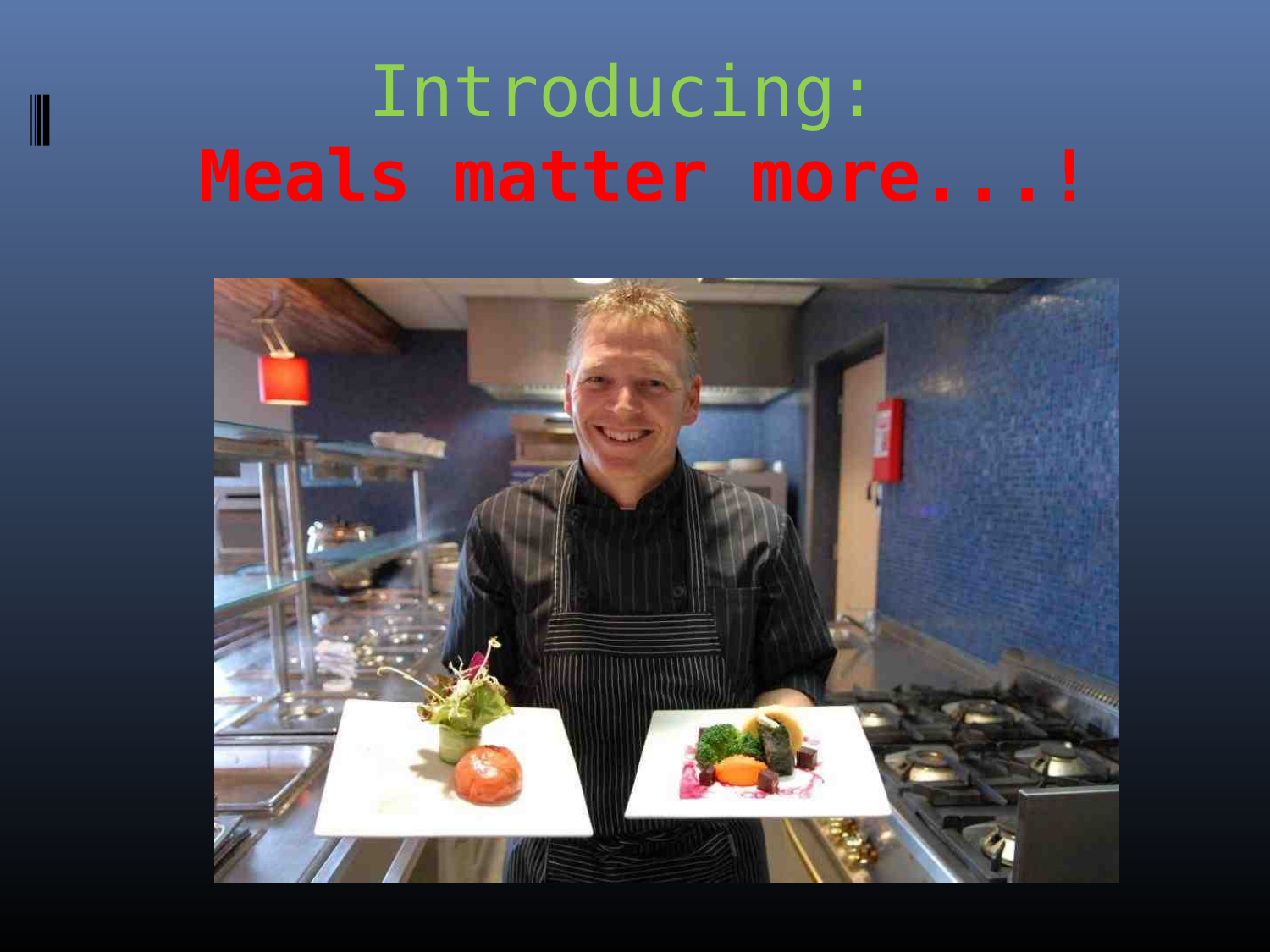# 'Meals matter more' aims

**- Hospitals**  Care and Nursing Homes **- Home delivery services Private initiatives at** neighbourhood level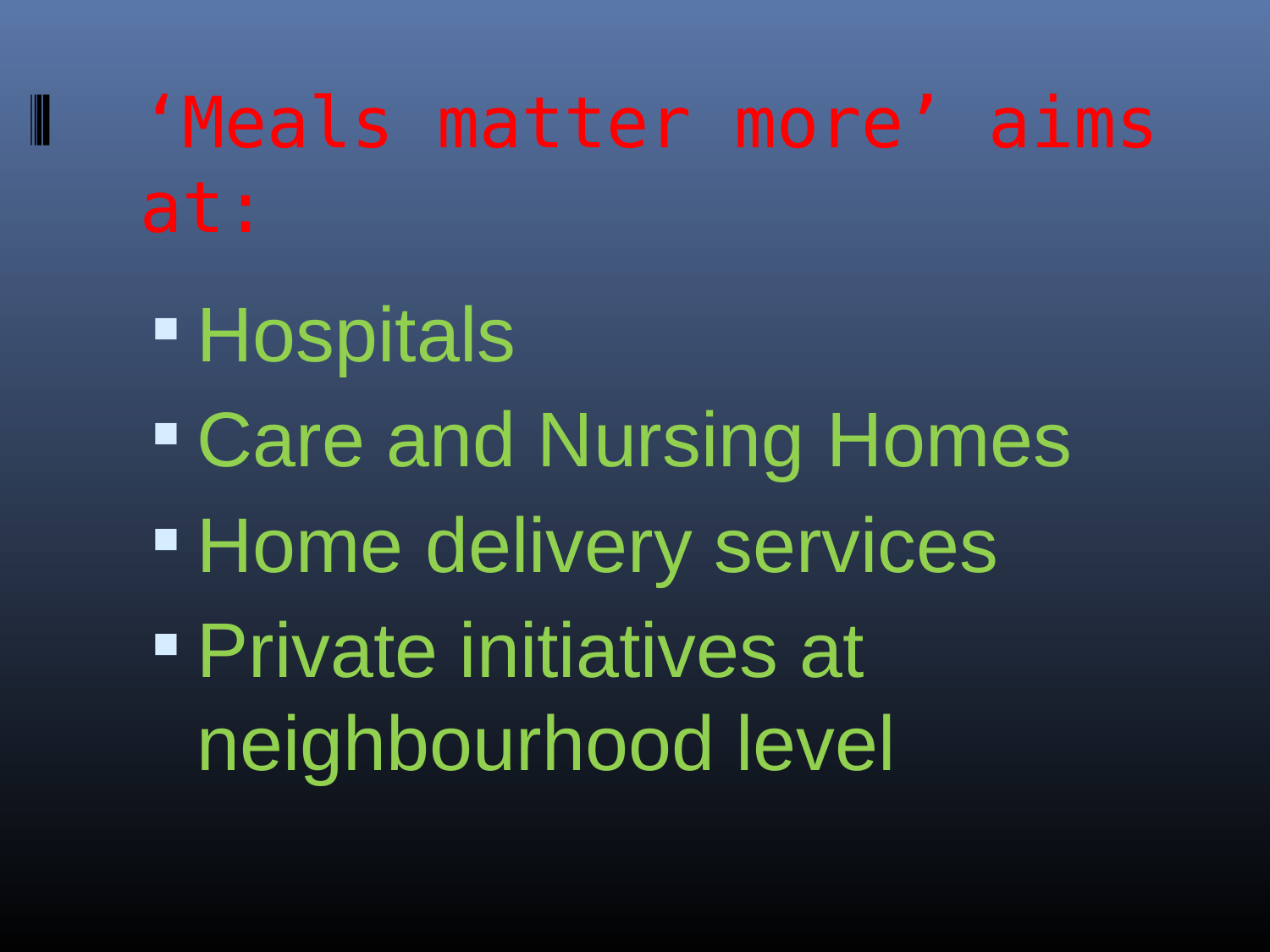

to provide them with meals.

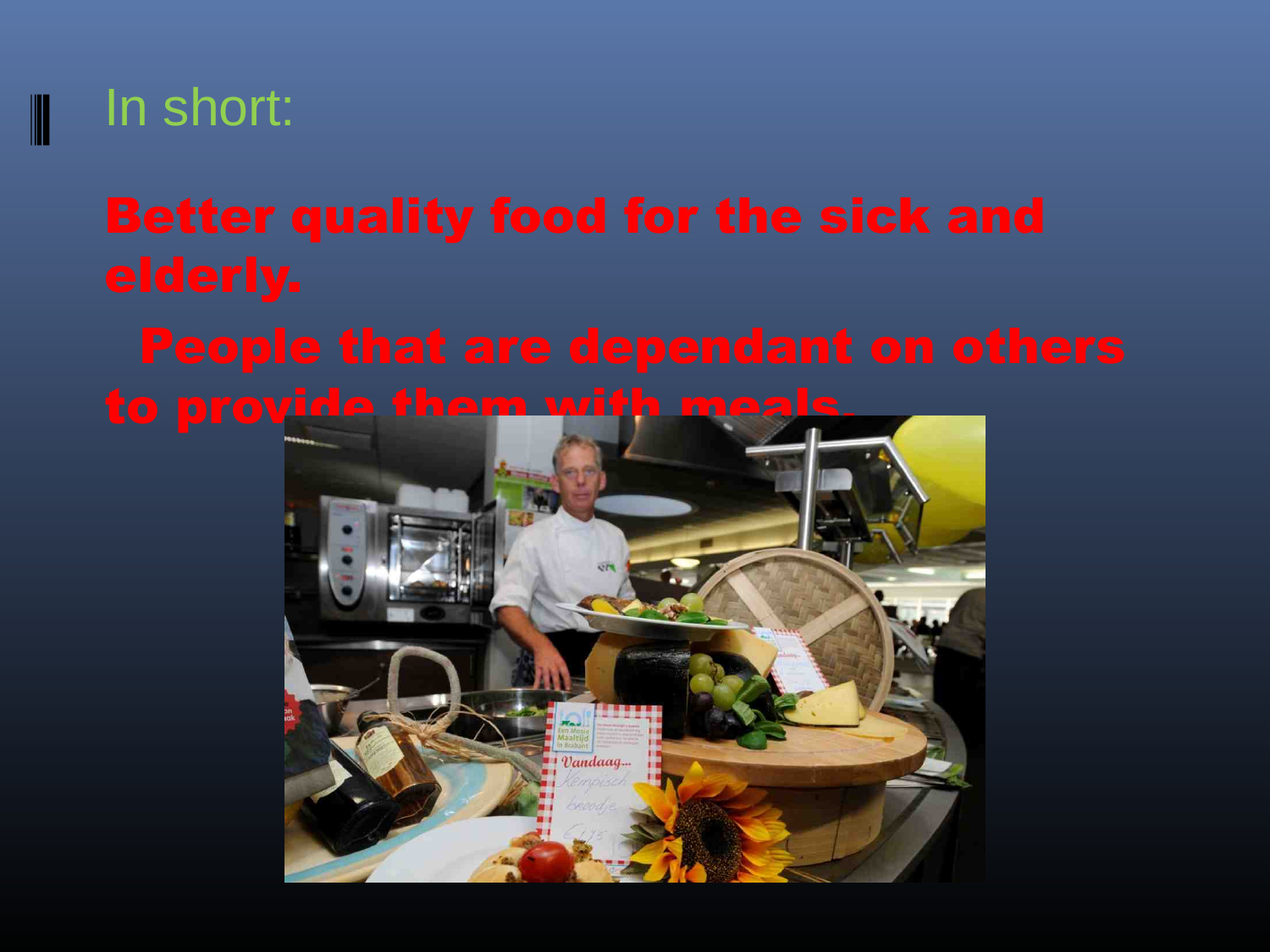### **Institutional care in The Netherlands**

║

|                                 | <b>Number of</b><br><b>institutions</b> | <b>Number of beds</b> |
|---------------------------------|-----------------------------------------|-----------------------|
| <b>General Hospitals</b>        | 80                                      | 52.300                |
| <b>Academic Hospitals</b>       | 8                                       | 8000                  |
| <b>Specialist Hospitals</b>     | 29                                      | 3.500                 |
| <b>Psychiatric Hospitals</b>    | 100                                     | 21.800                |
| Care for the disabled           | 158                                     | 41.650                |
| Care for the elderly            | 742                                     | 162,400               |
| <b>TOTAL</b><br>Source CBS 2009 | 1,117                                   | 289,650               |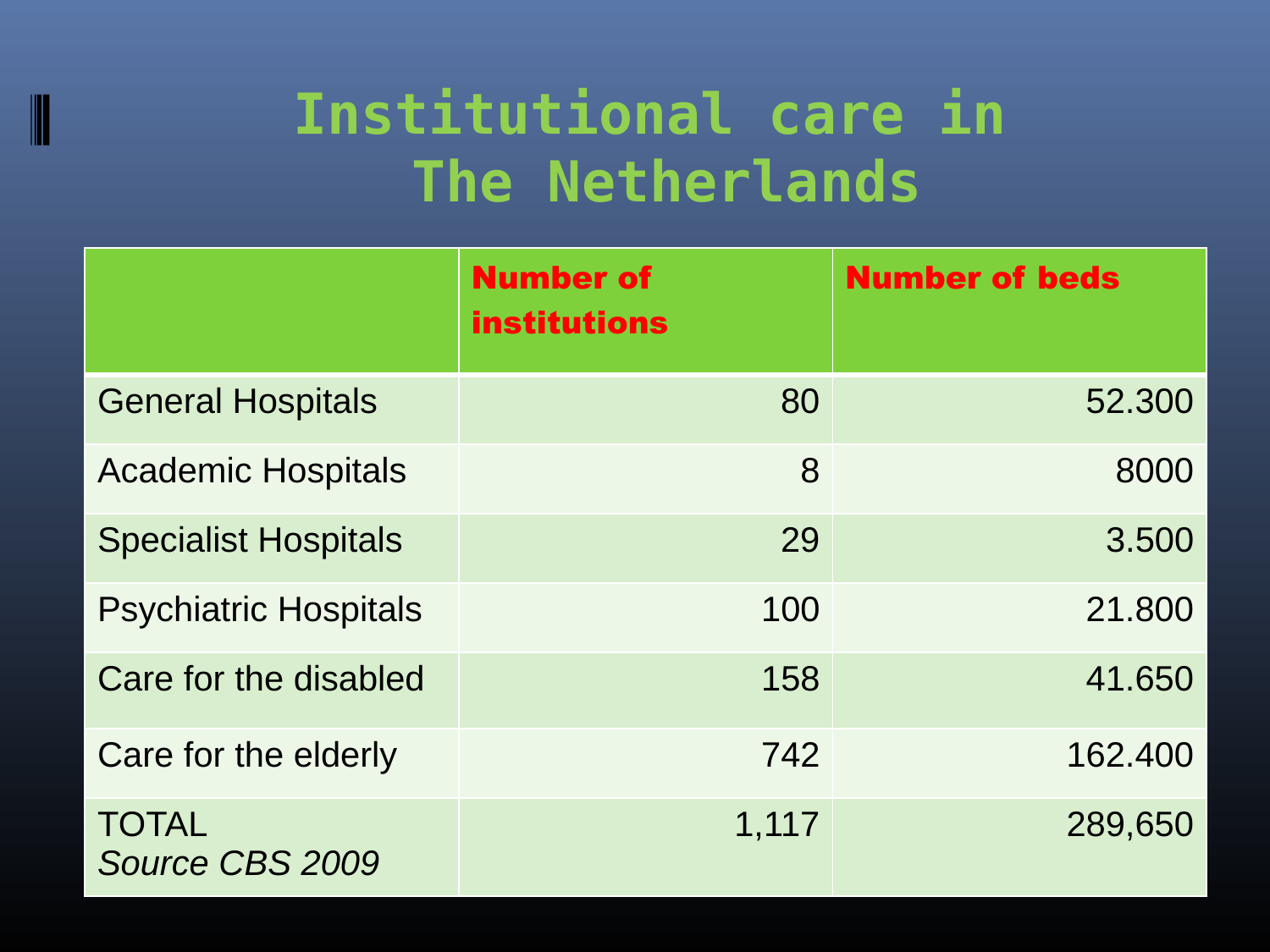### Dutch Care industry:

- Patients/Residents: 350.000 (incl. out-patients etc.)
- Personel (in FTE): 600.000
- Visitors (consumption): 100.000

 one million consumers every day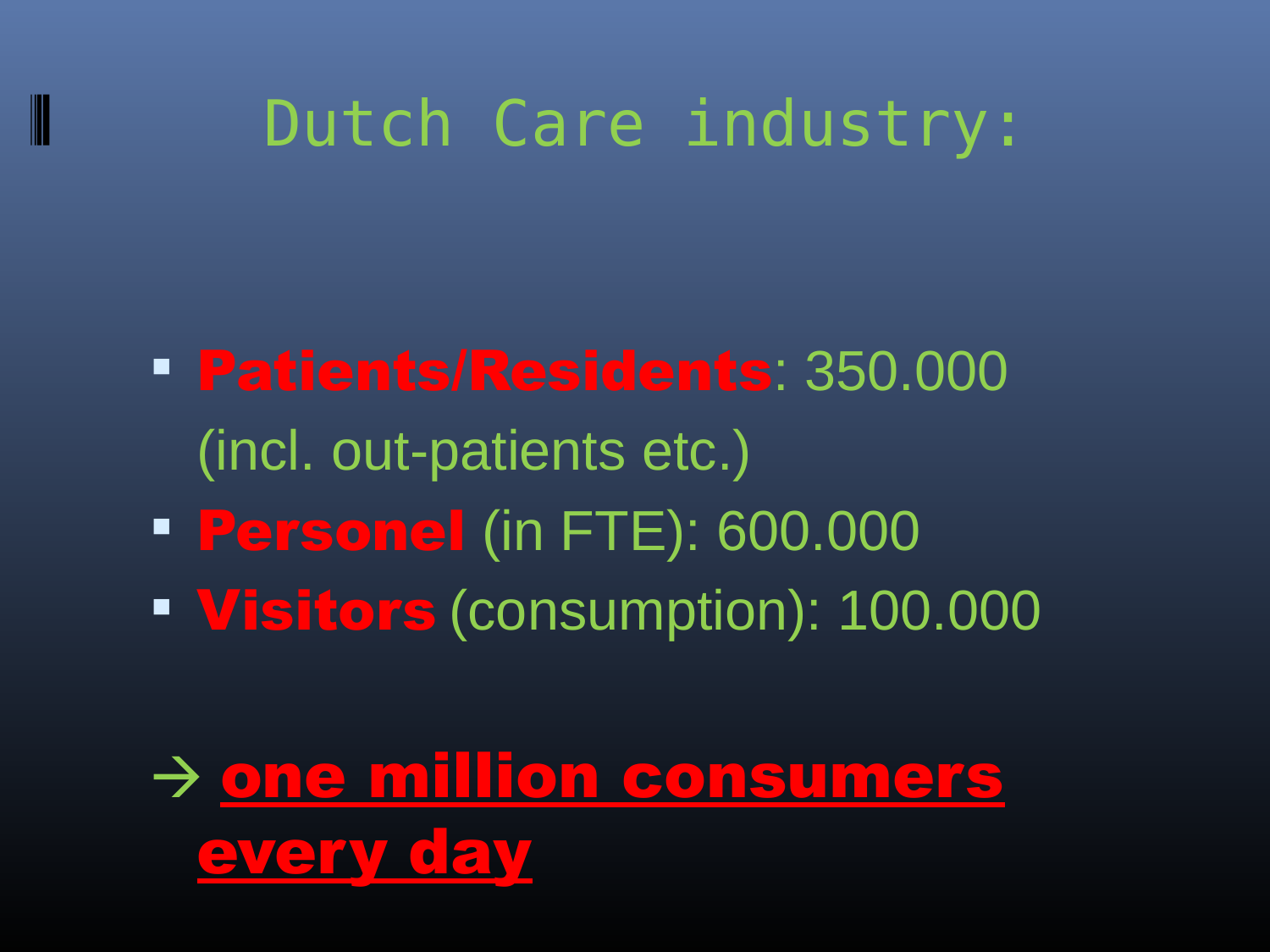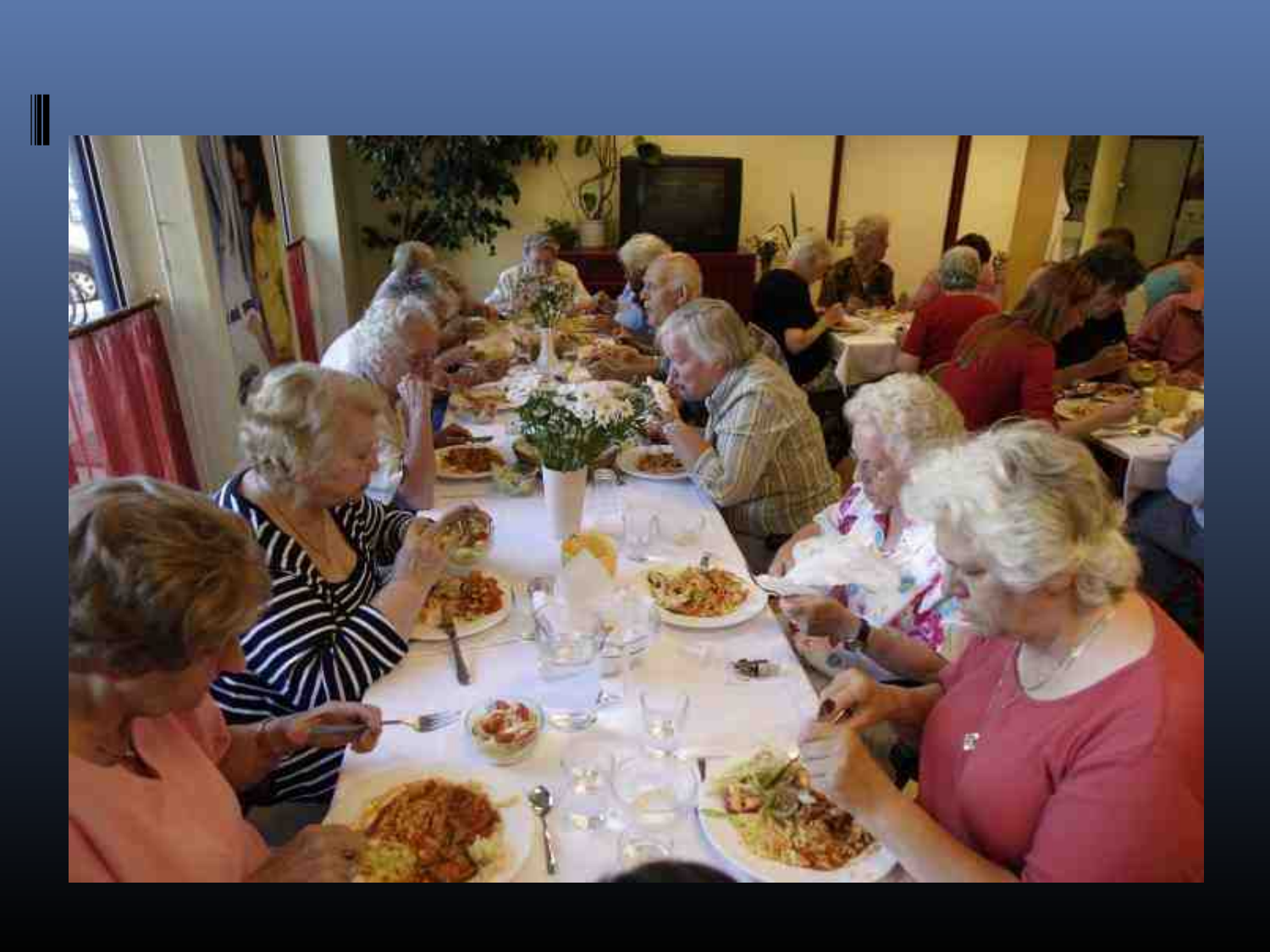### **The Netherlands is ageing fast...**

 2010: 2.6 million people over 65 (15.6% of the total population)

 2040:4.6 million people (25.6% of the population)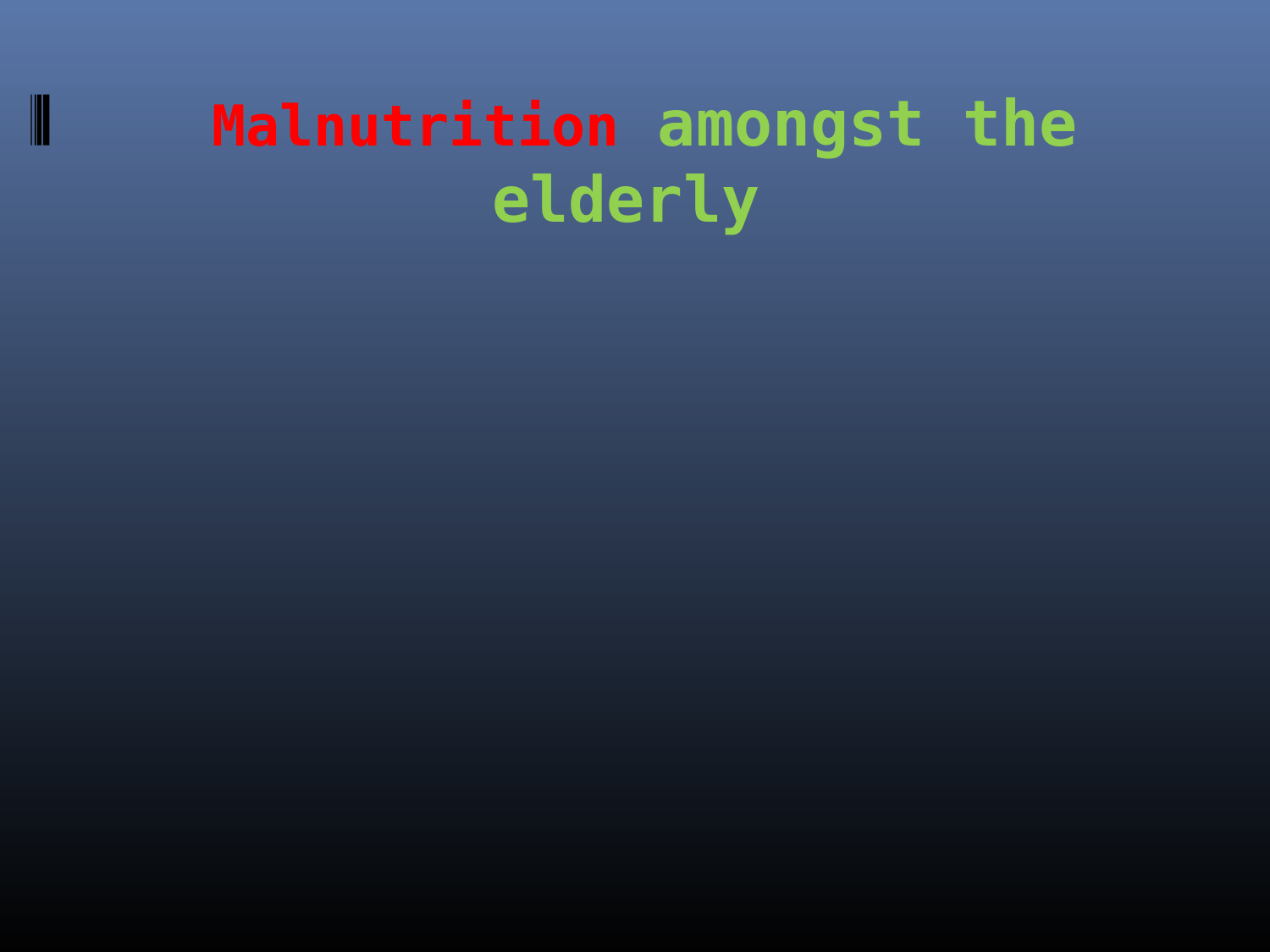**20 - 25% of elderly people**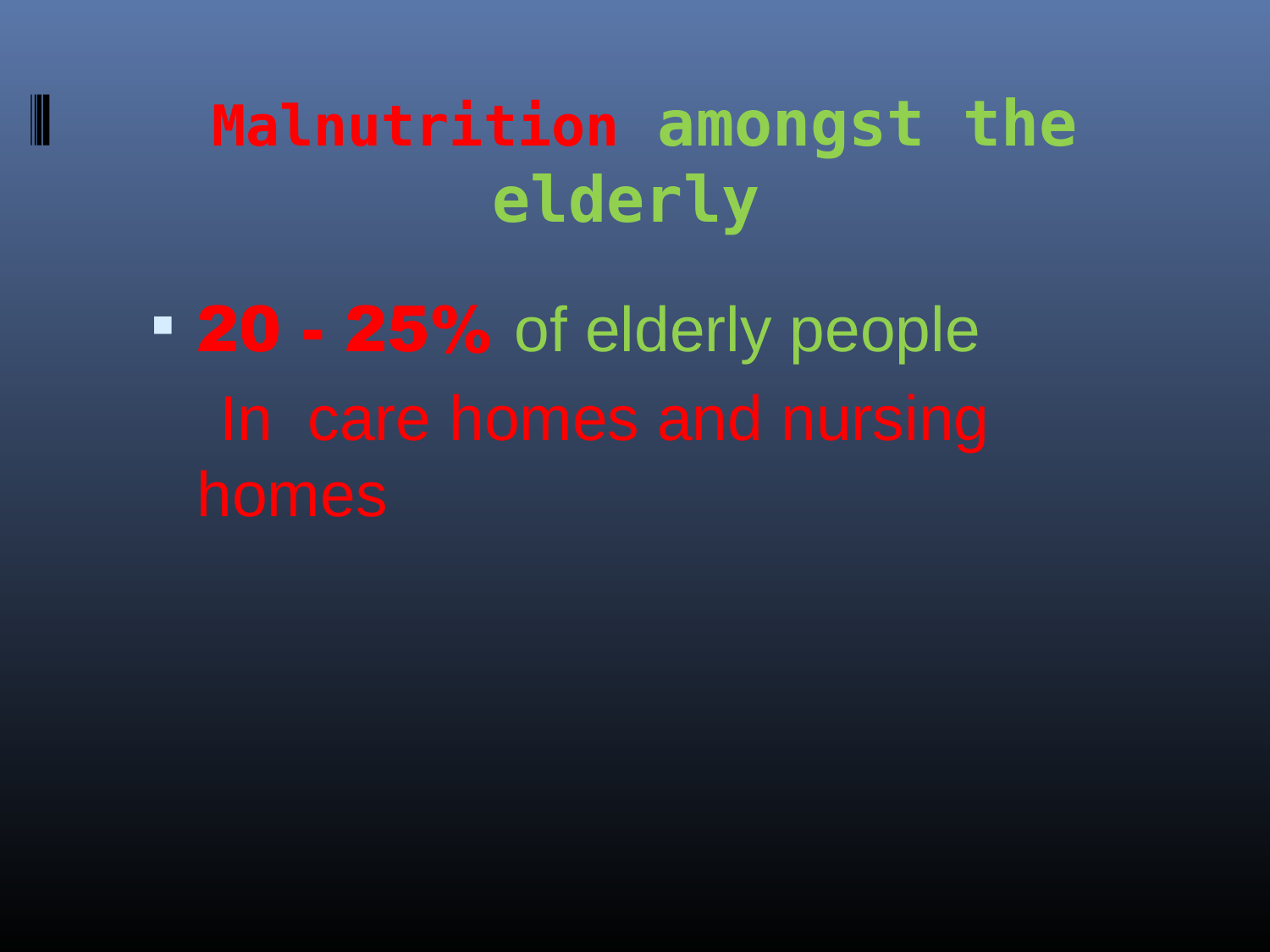**20 - 25% of elderly people** 15 - 25 % of elderly people receiving care (and meals) at home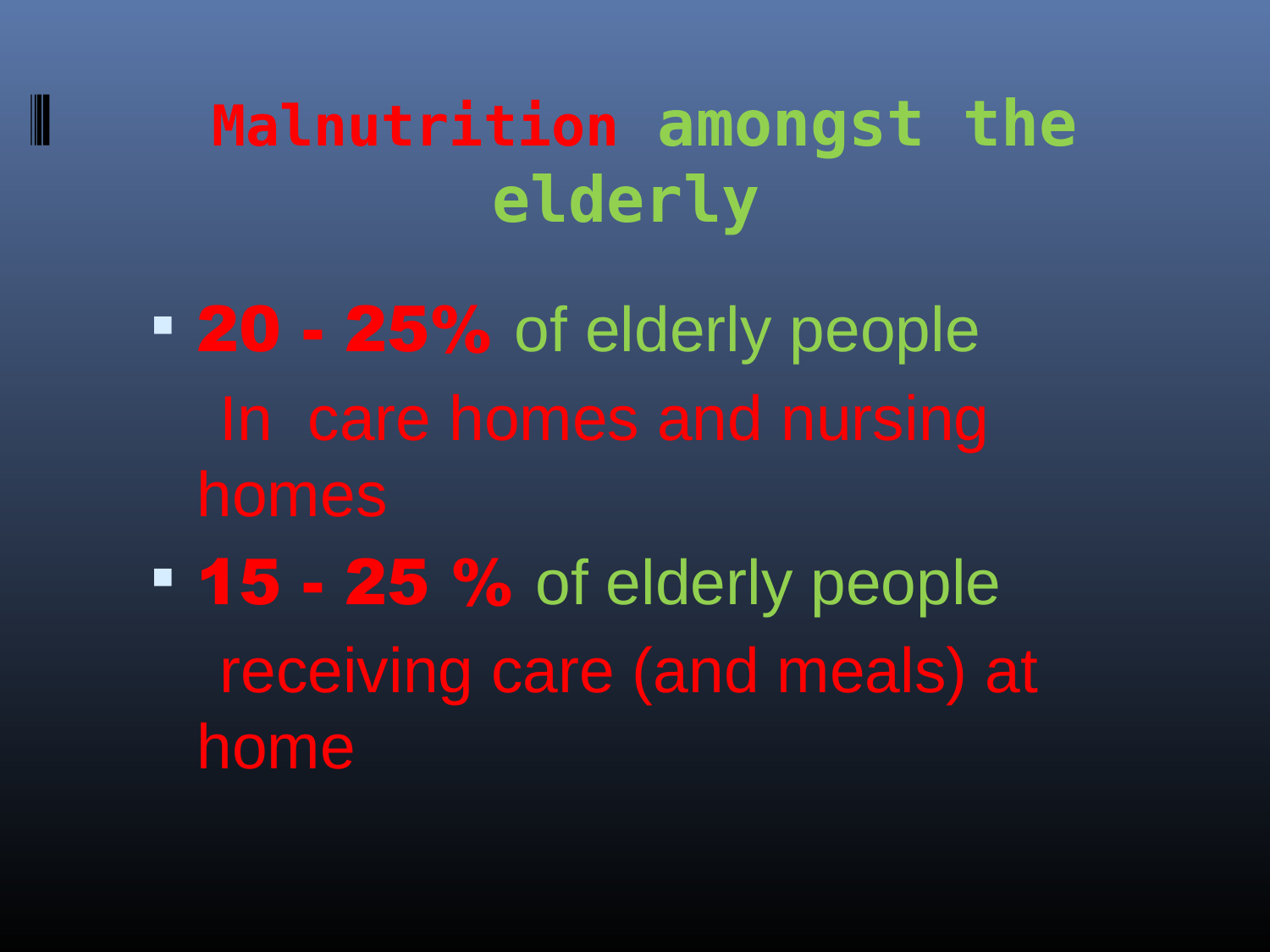- **20 25% of elderly people**
- $-15 25$  % of elderly people receiving care (and meals) at home
- **25 40% of elderly people** in hospitals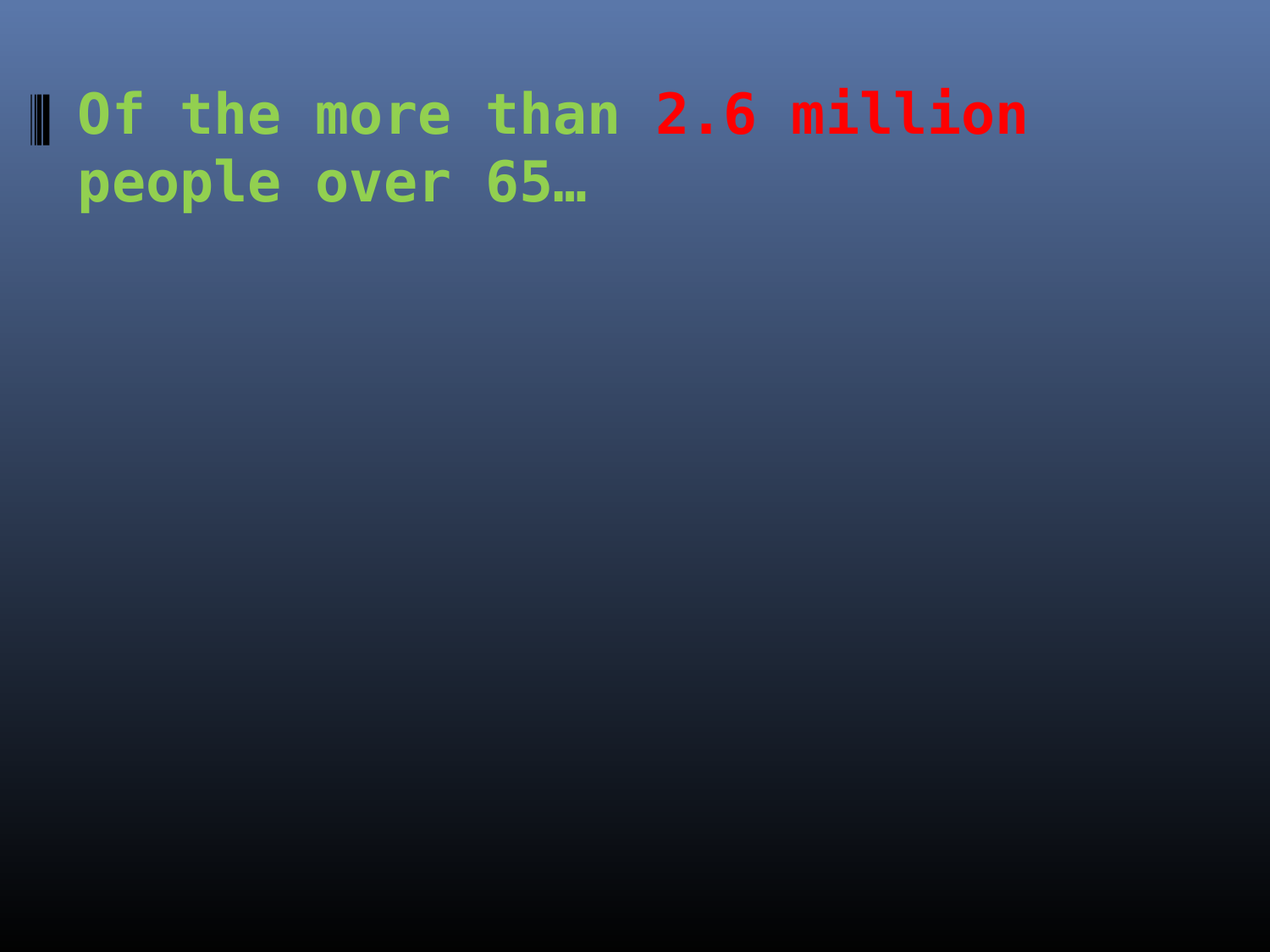$\rightarrow$  ...around 100.000 are living in a care home.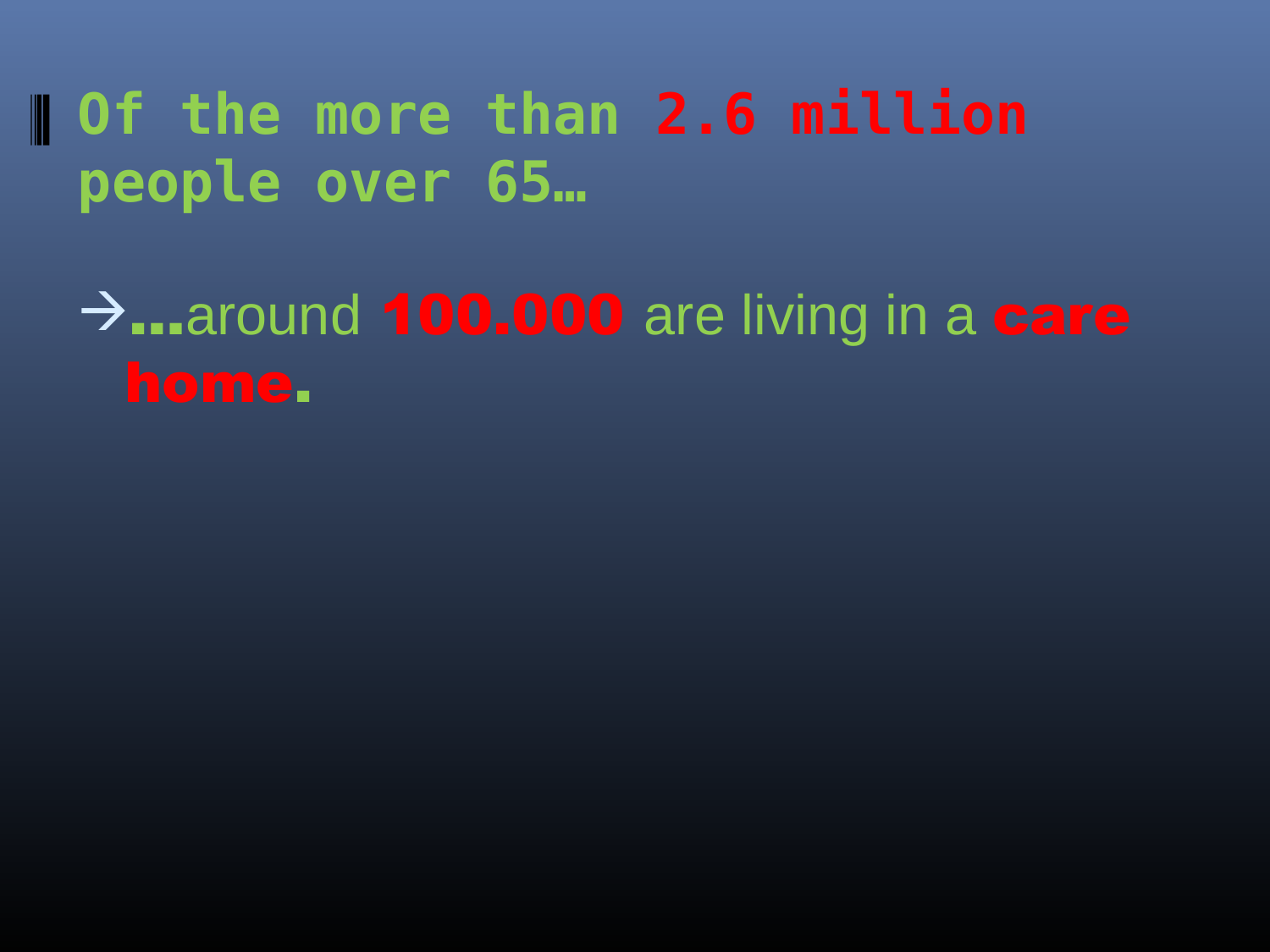$\rightarrow$  ...around 100.000 are living in a care home.

 $\rightarrow$  ... around 50.000 are living in a nursing home.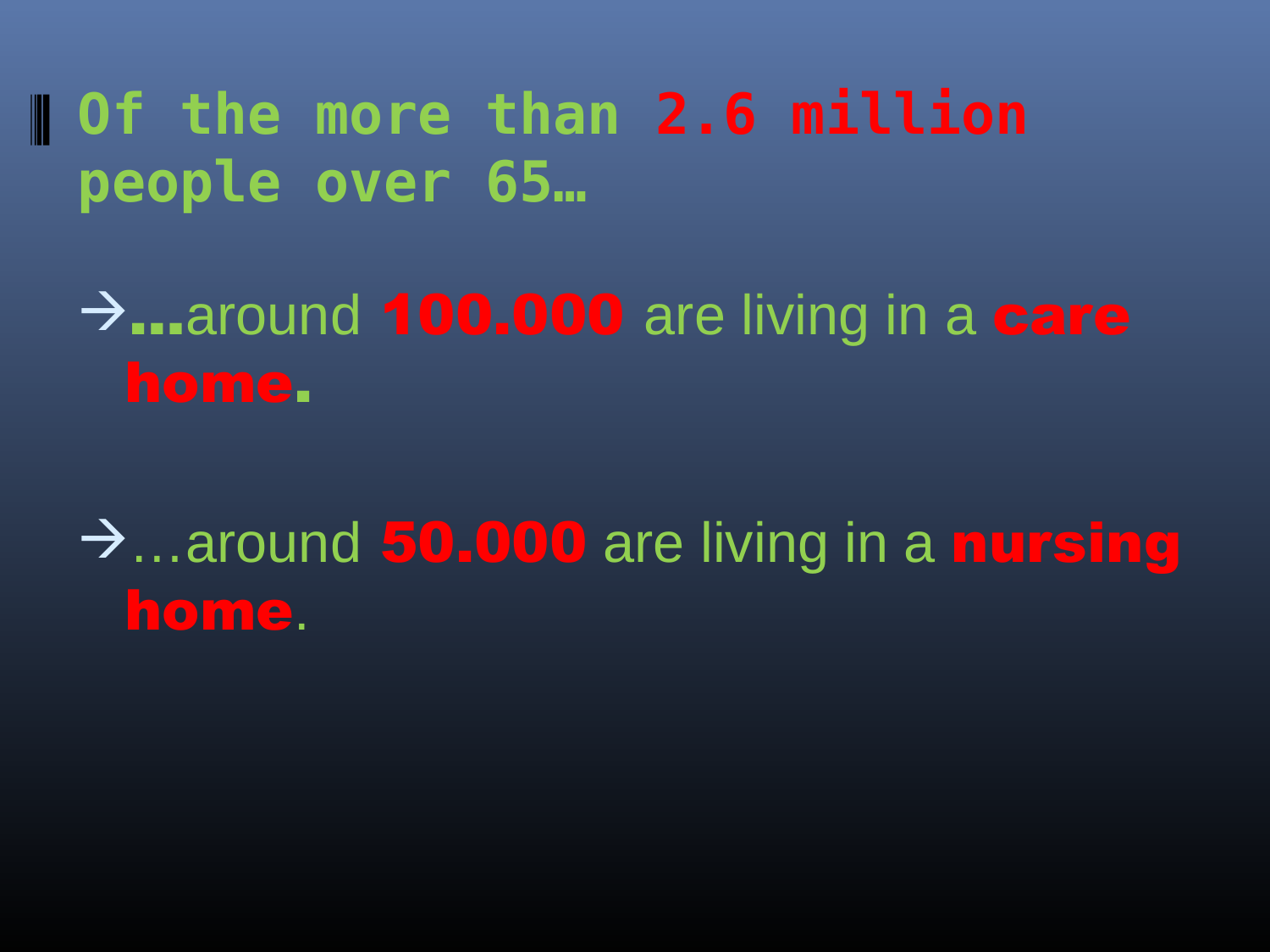$\rightarrow$  ...around 100.000 are living in a care home.

 $\rightarrow$  ... around 50.000 are living in a nursing home.

→ ... around 2.45 million people live (semi-) independently (= 94%)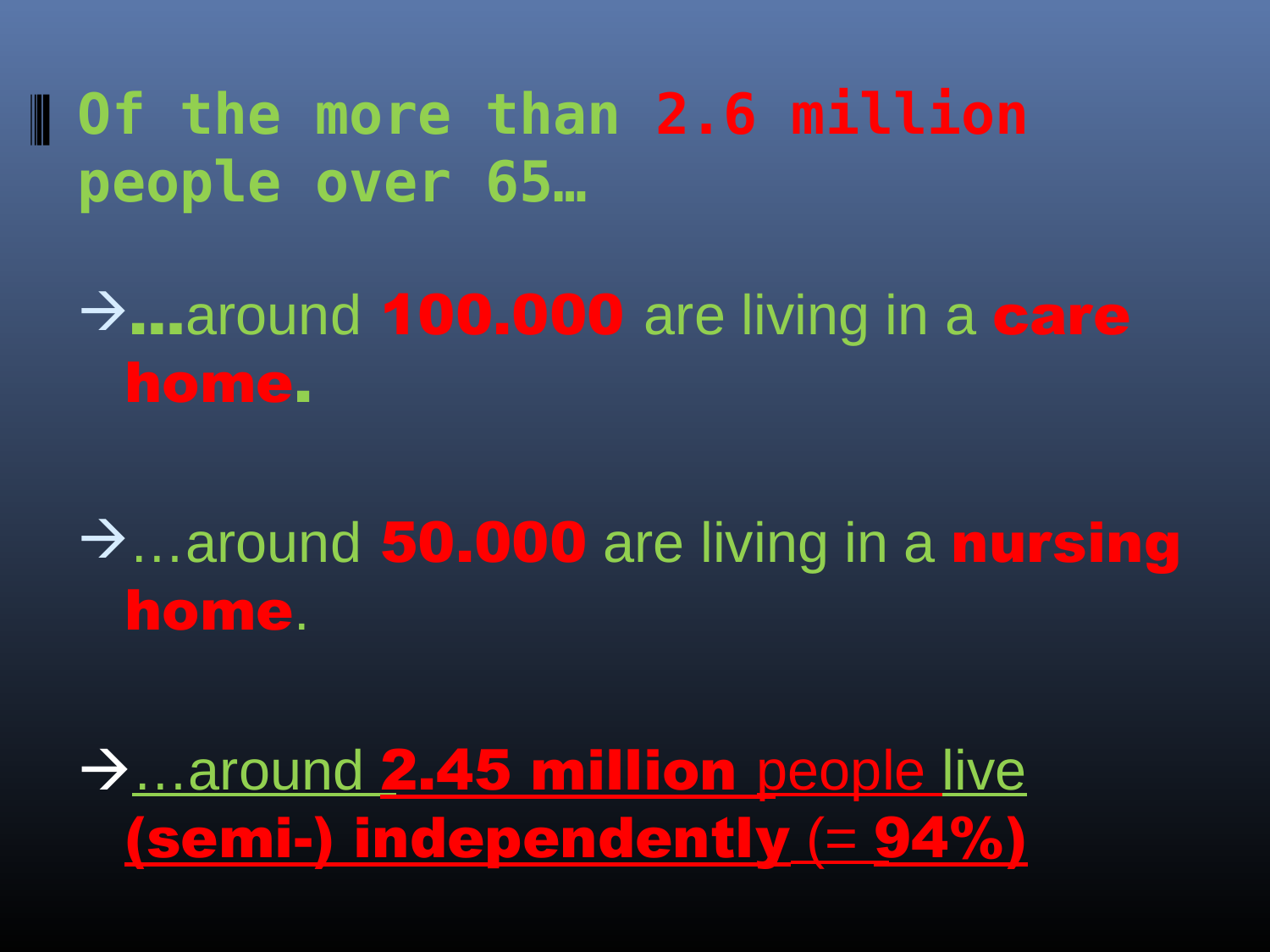### As it stands now…

## In 2040 there will be around people suffering from Malnutrion \*25% of 4.6 million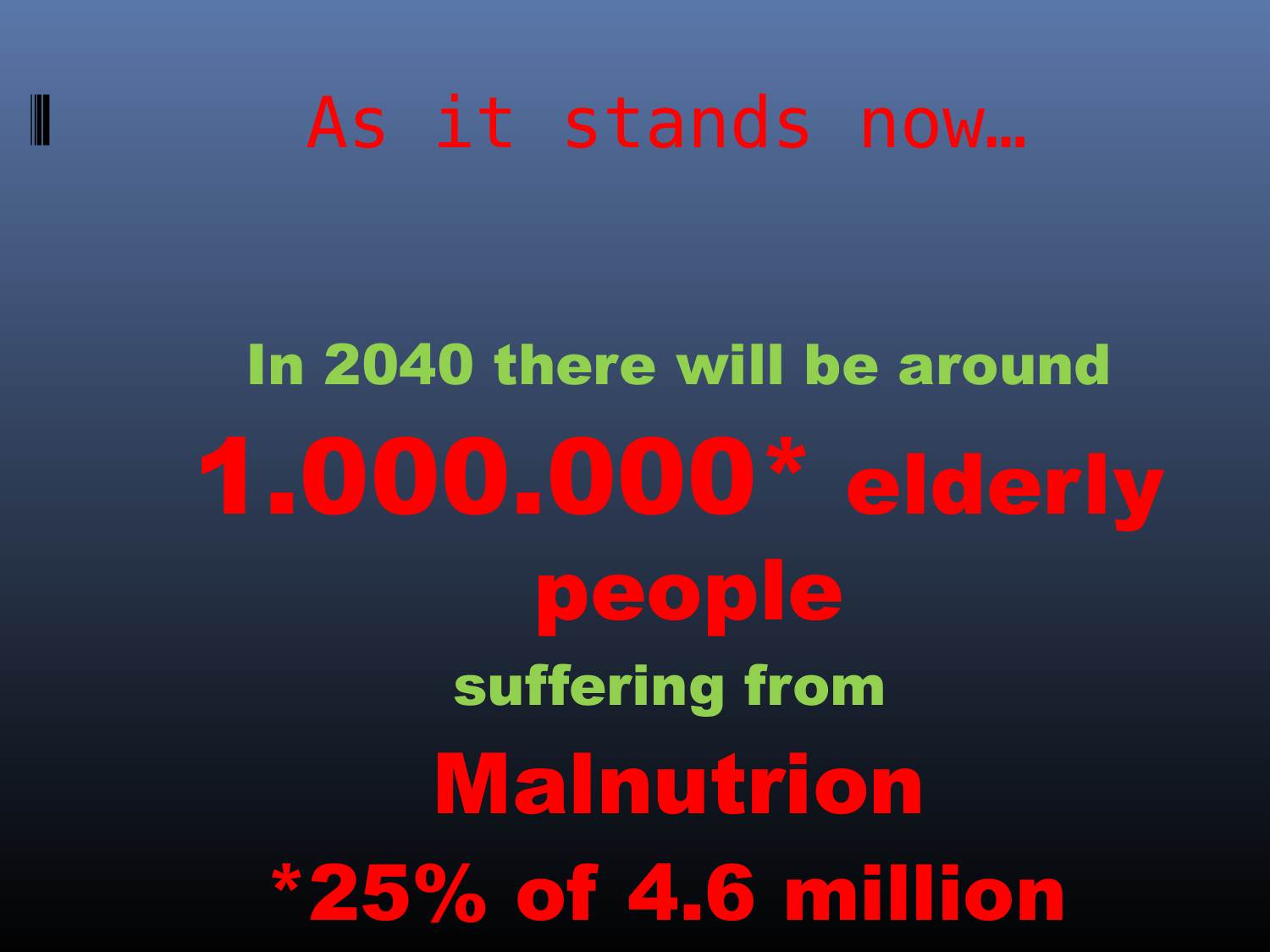### **'Meals matter more' aims at:**

### The substantial increase of the production of good, tasty food & meals in

### stitutional Kitchen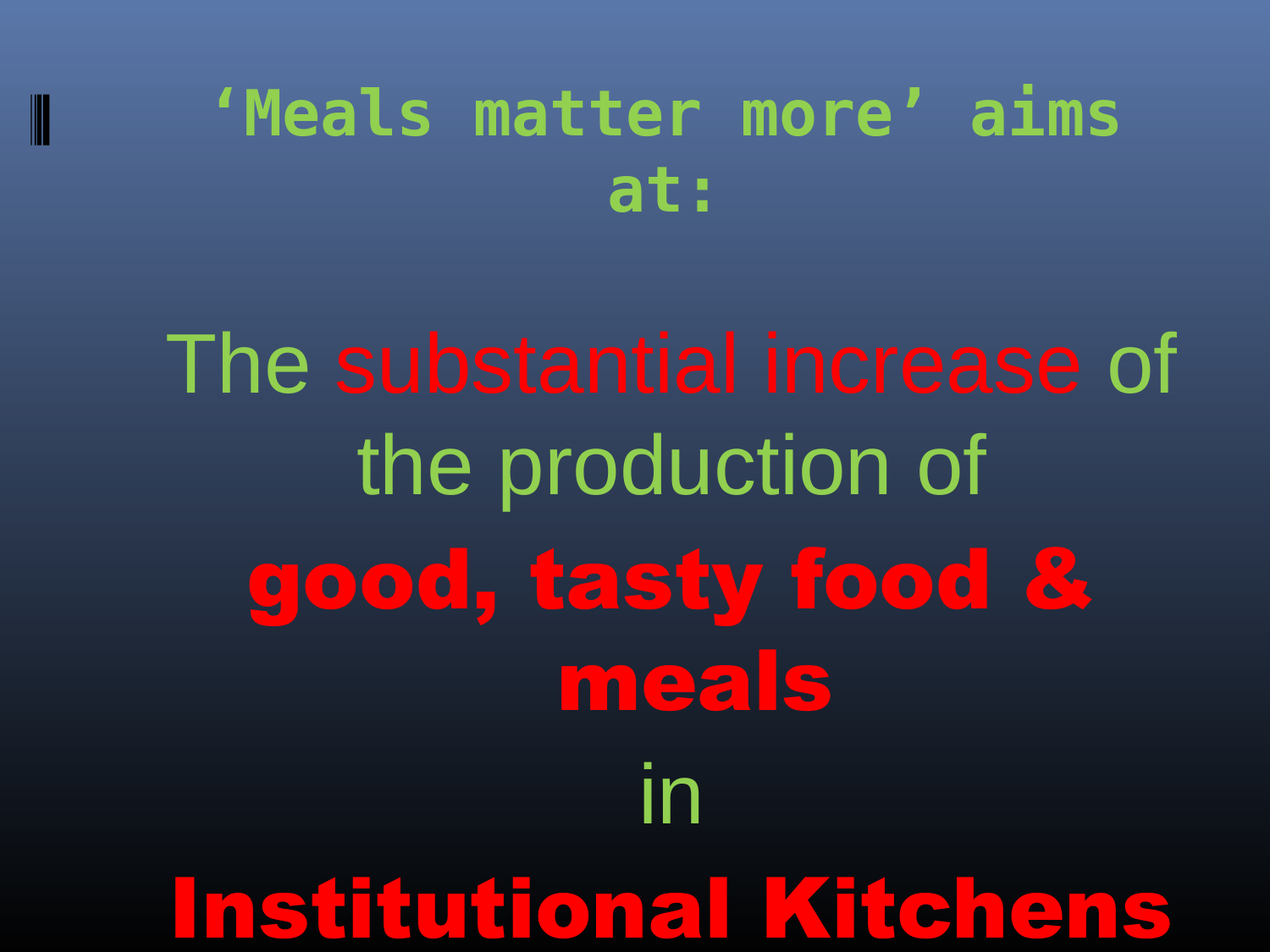### Putting **food** back in the **heart** of **good care!**

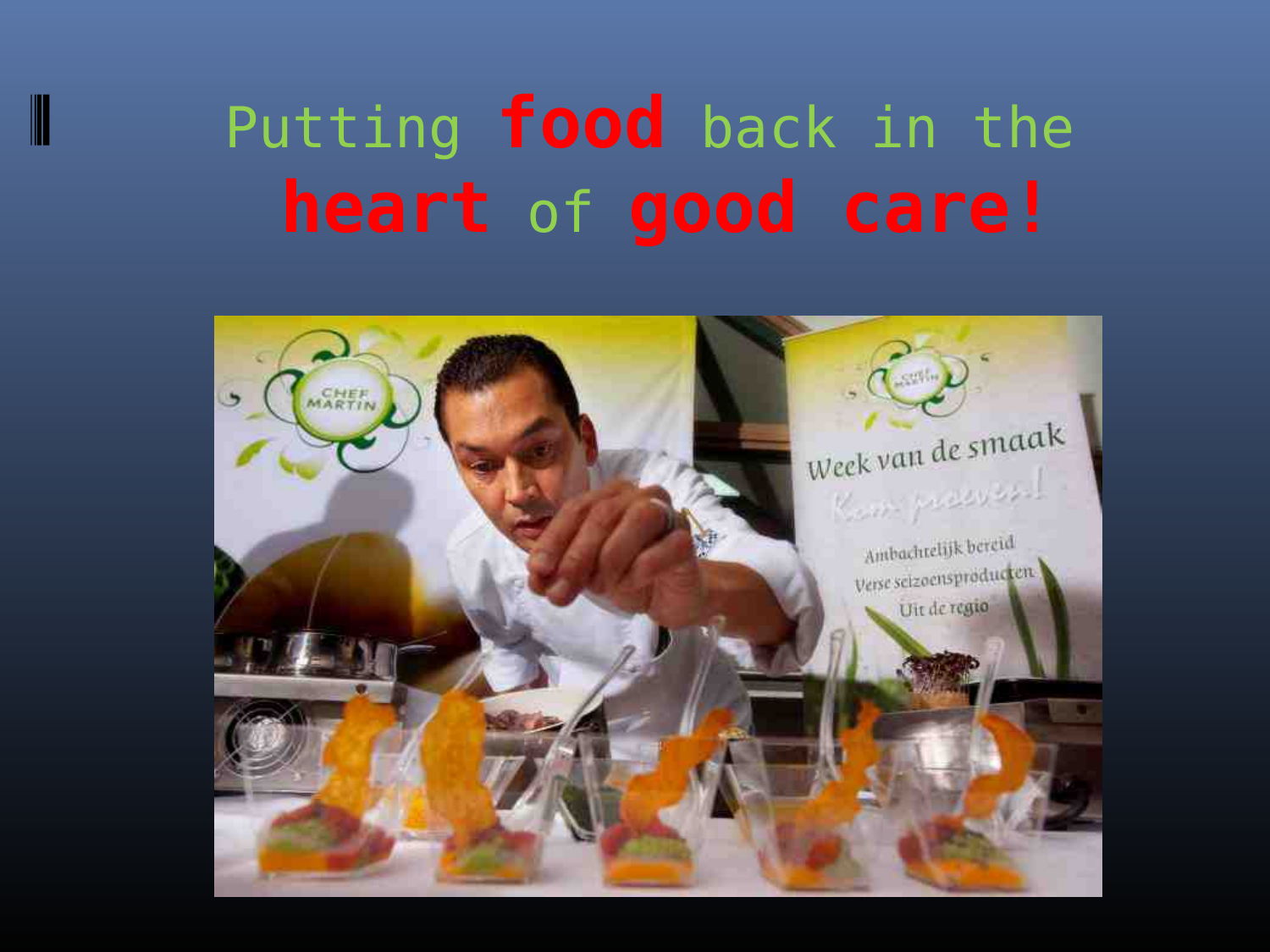# **'Meals Matter More…'**

 Artisan Pure (no additives) Seasonal Animal friendly Traceable source Sustainable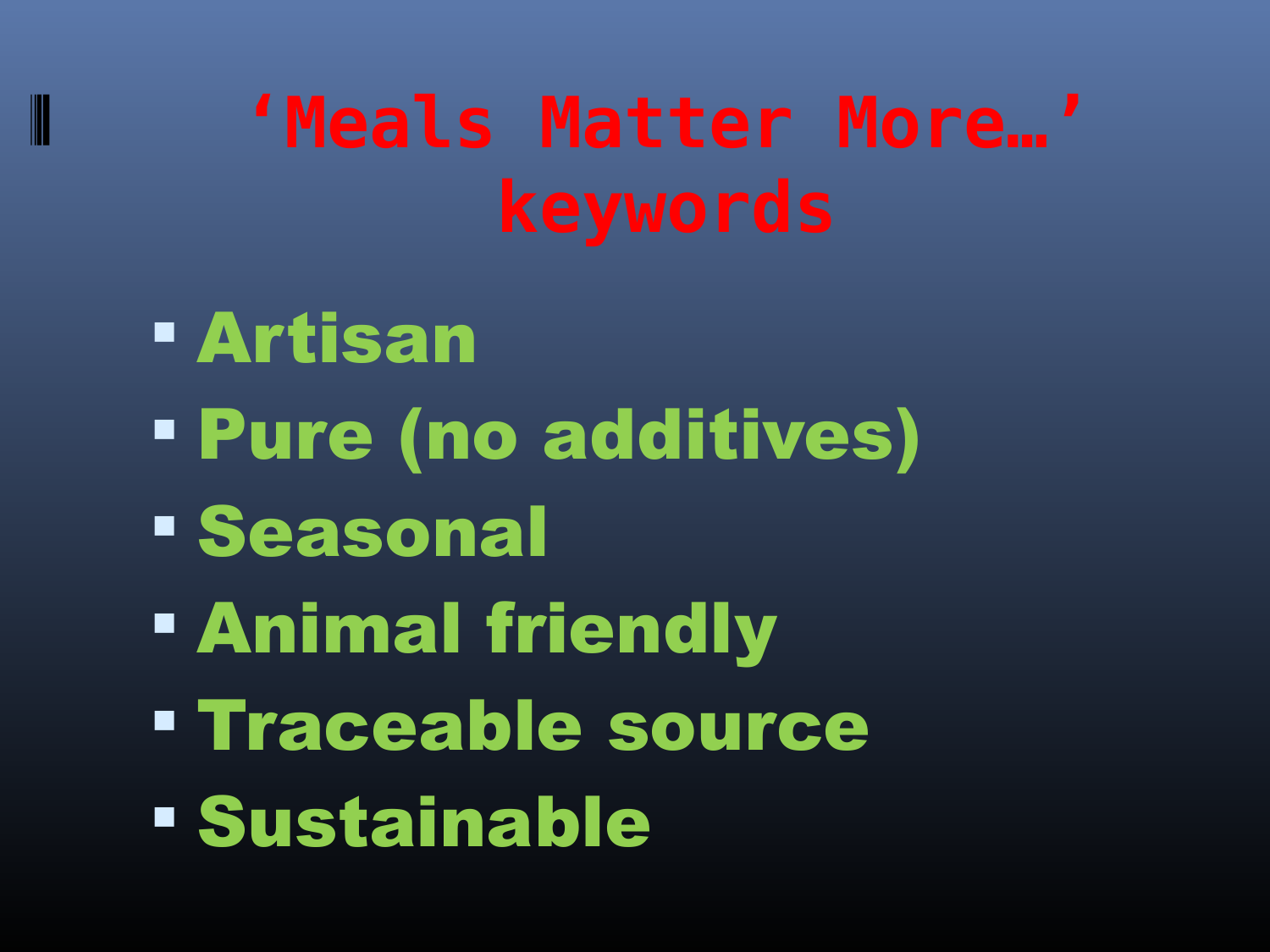#### **A sample of 'Meals (that) matter more' in hospitals & care homes…**

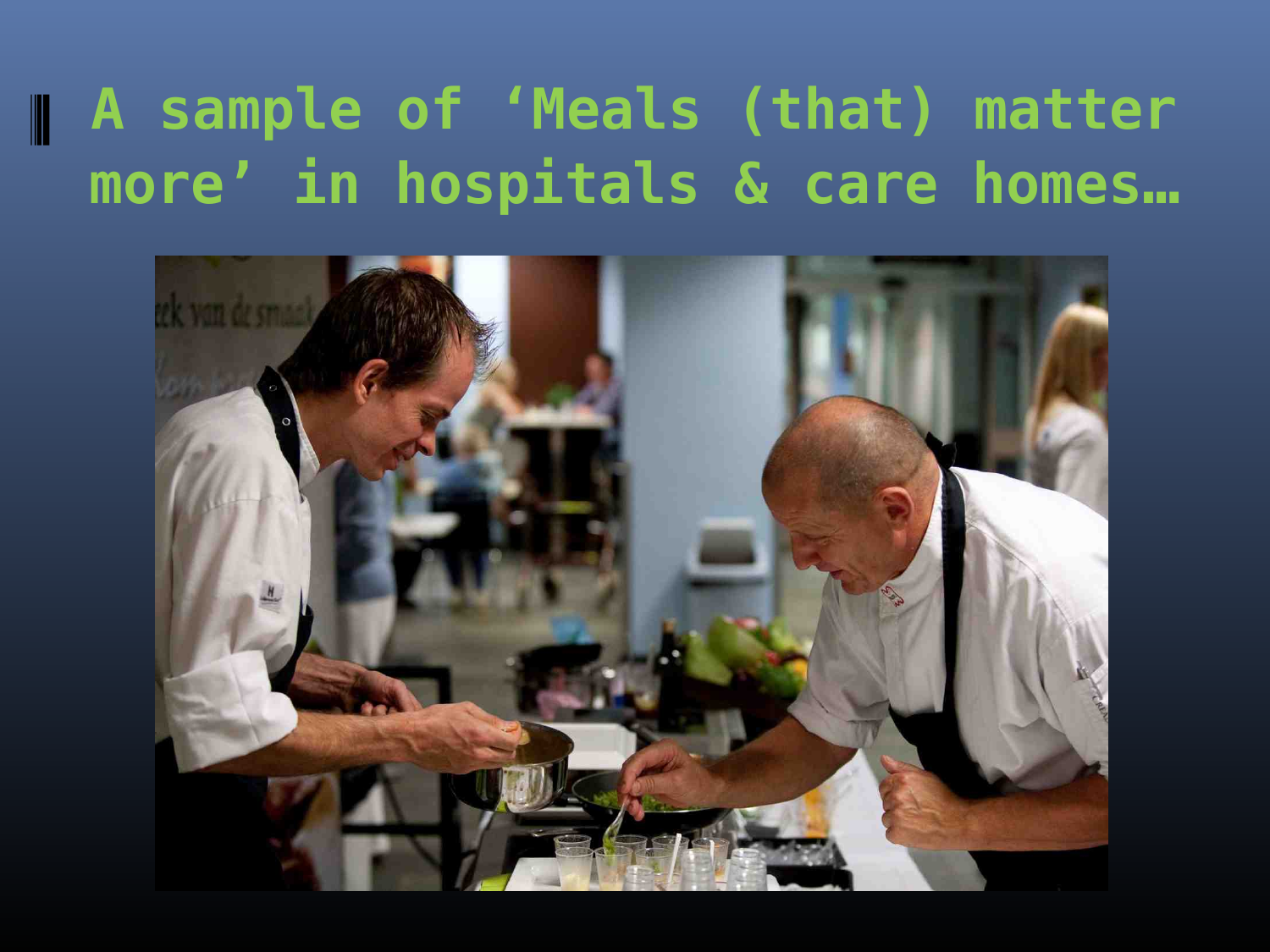### **'Meal matter more' = remedy against / recipe for:**

- Sustainable food
- Regional Economy
- Food waste
- **Social cohesion**
- Malnutrition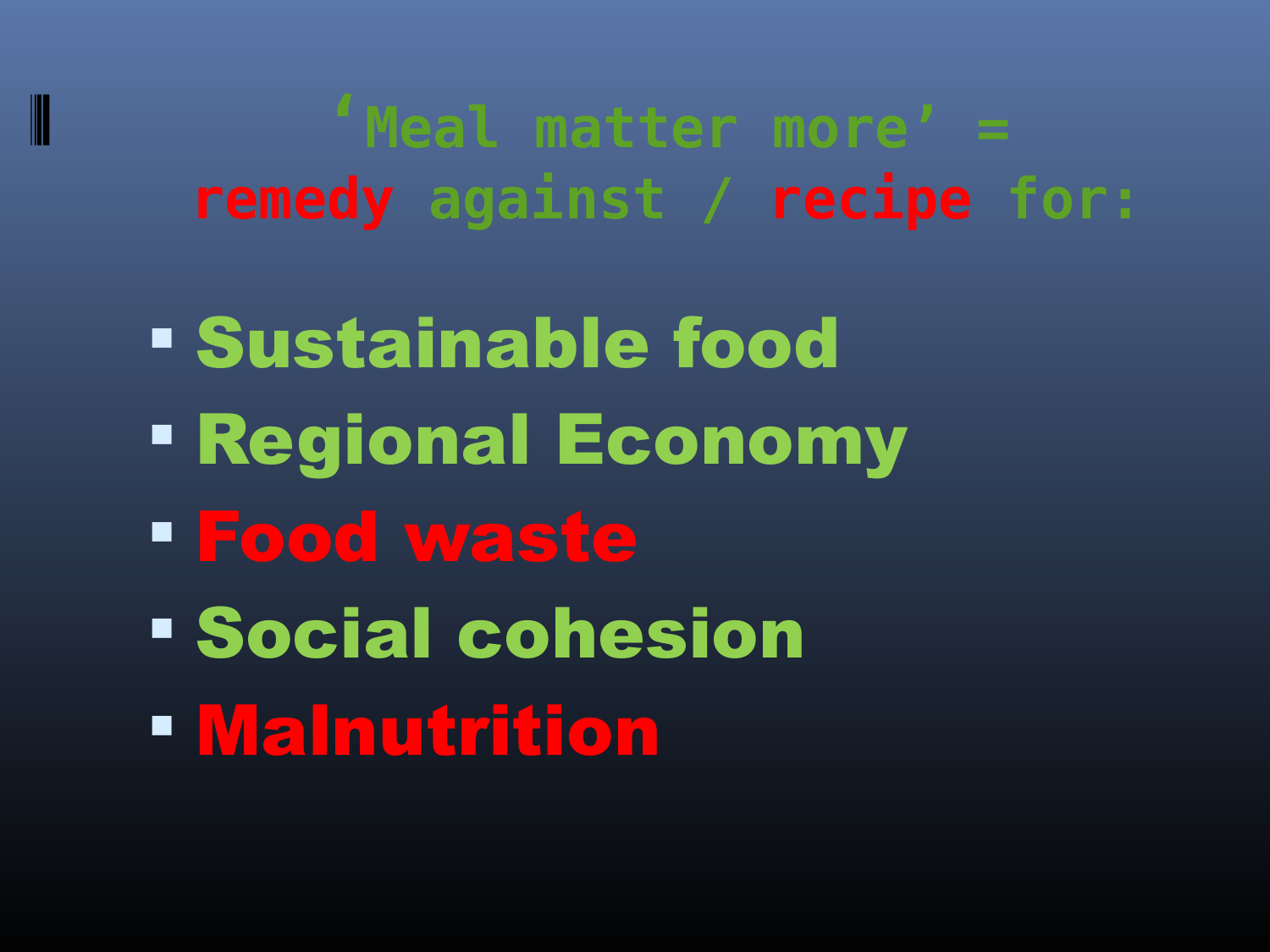### **Link malnutrition – Food**

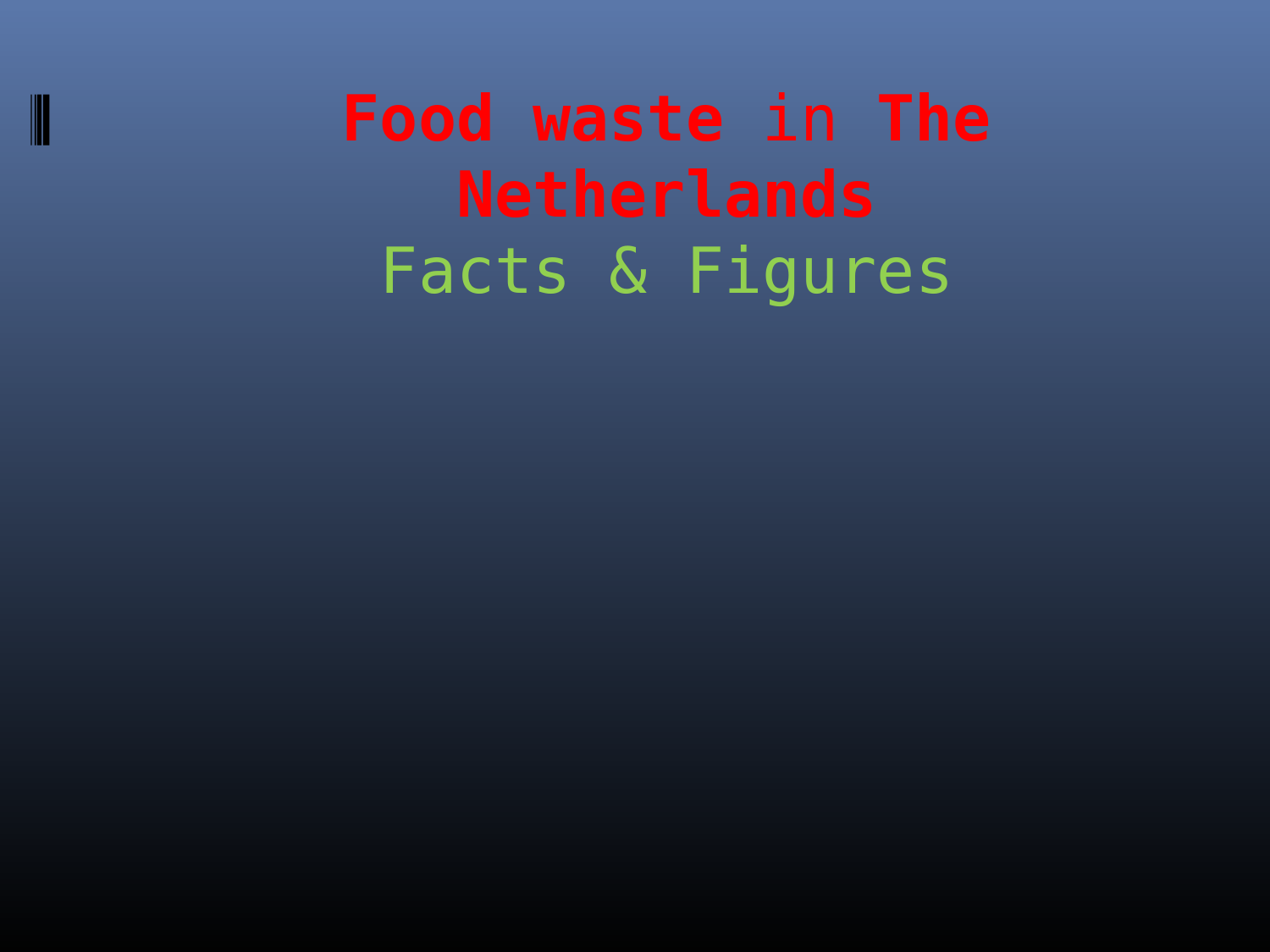Yearly more than 3 million tons of food is wasted.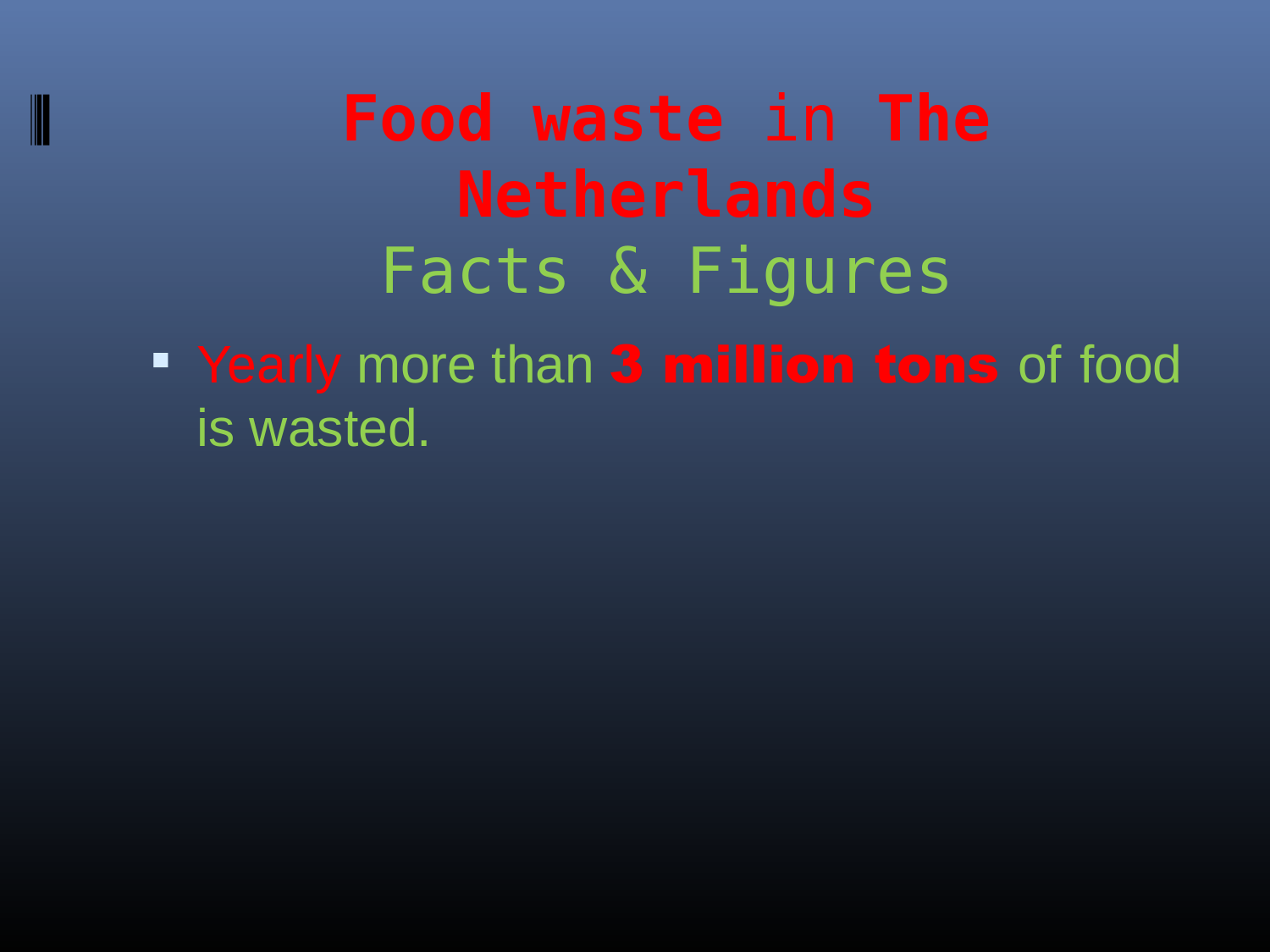- Yearly more than 3 million tons of food is wasted.
- In terms of money: 4.4 billion euros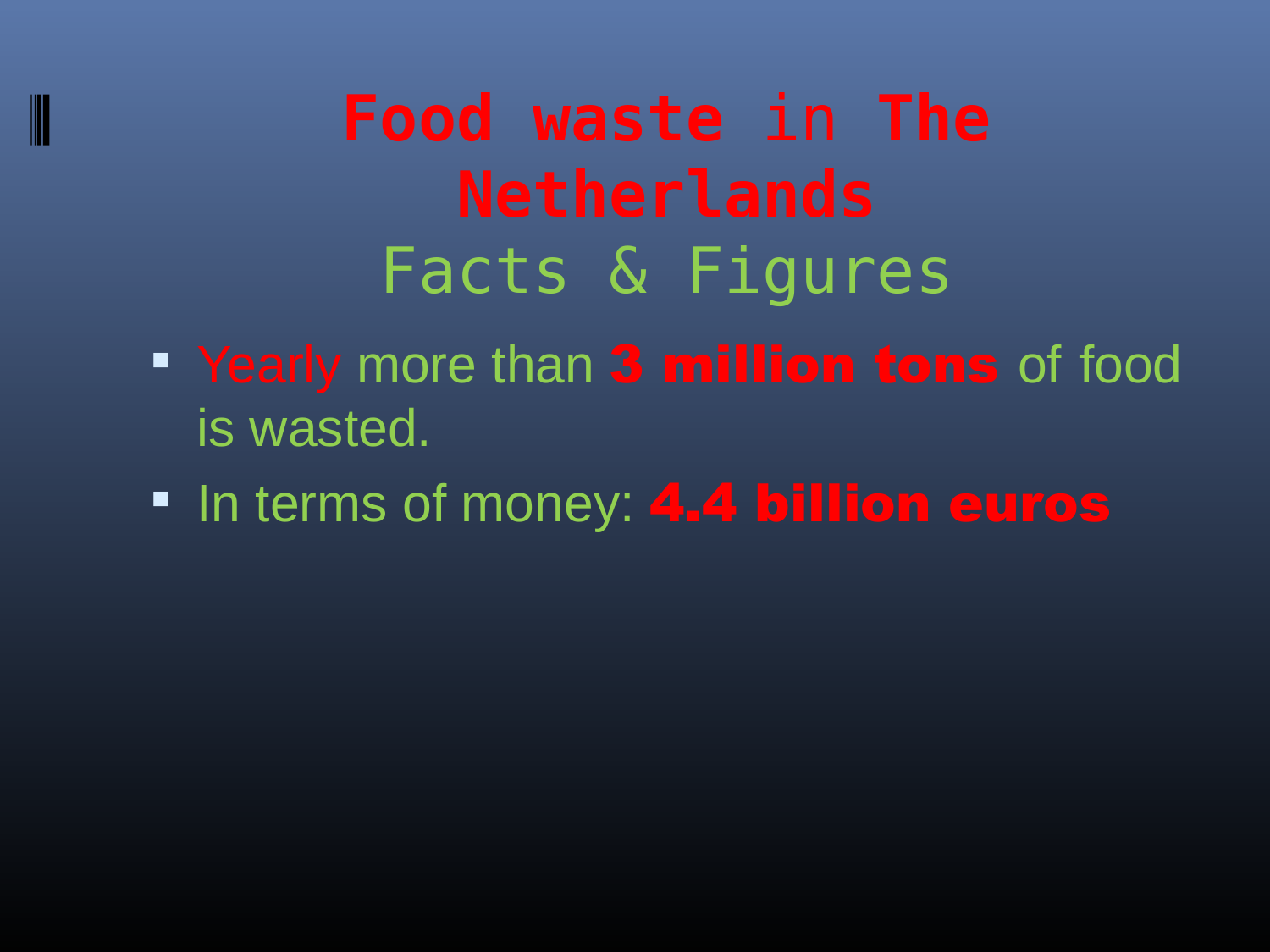- Yearly more than 3 million tons of food is wasted.
- In terms of money: 4.4 billion euros
- **Food wasted by consumers: 2.4 billion euros** (sales value)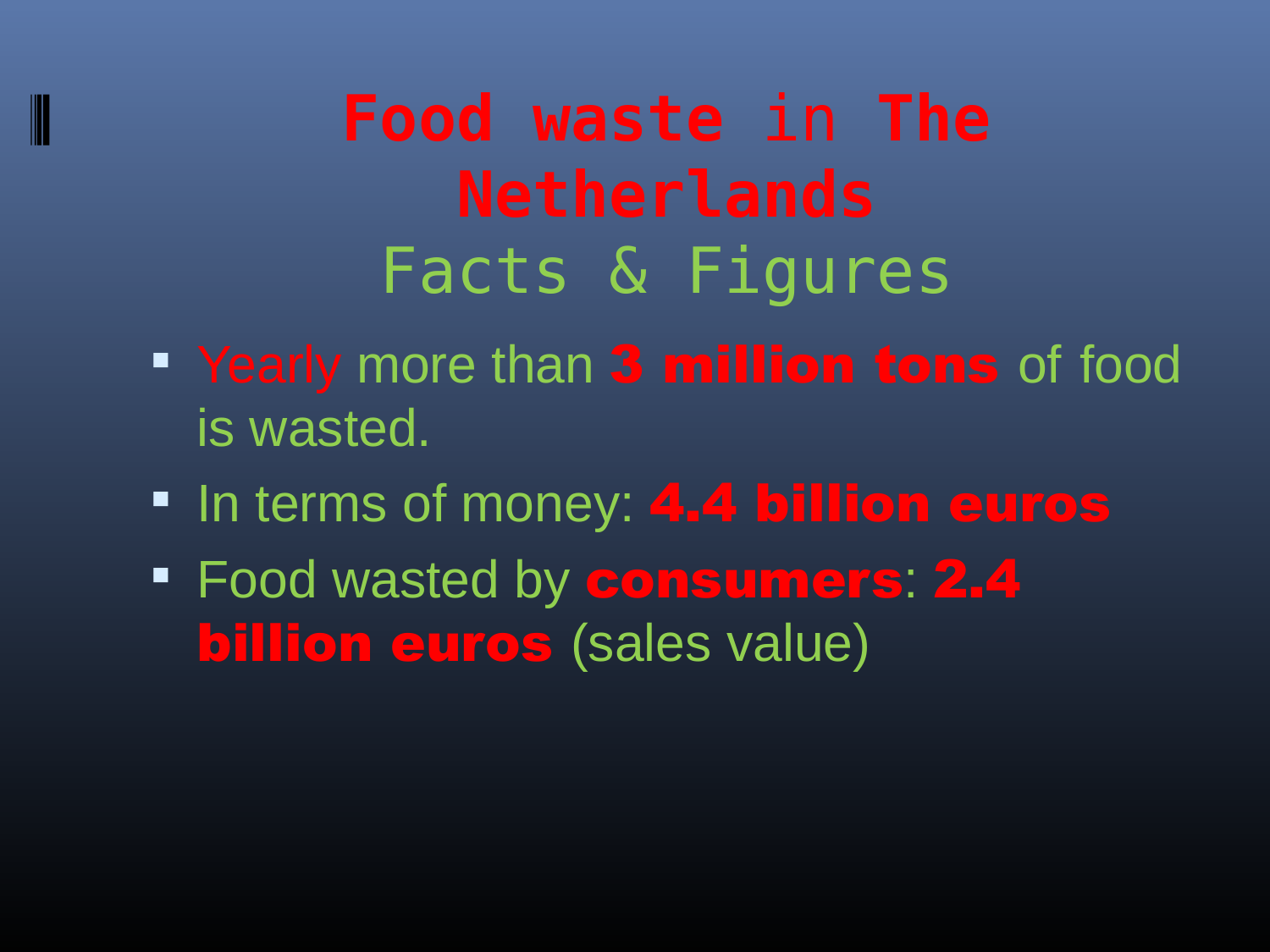- Yearly more than 3 million tons of food is wasted.
- In terms of money: 4.4 billion euros
- Food wasted by consumers: 2.4 **billion euros** (sales value)
- **Wasted in the food chain + out-of**home channel: 2 billion euros

*Source Wageningen University (Drs. Ing. Joost Snels, 2011)*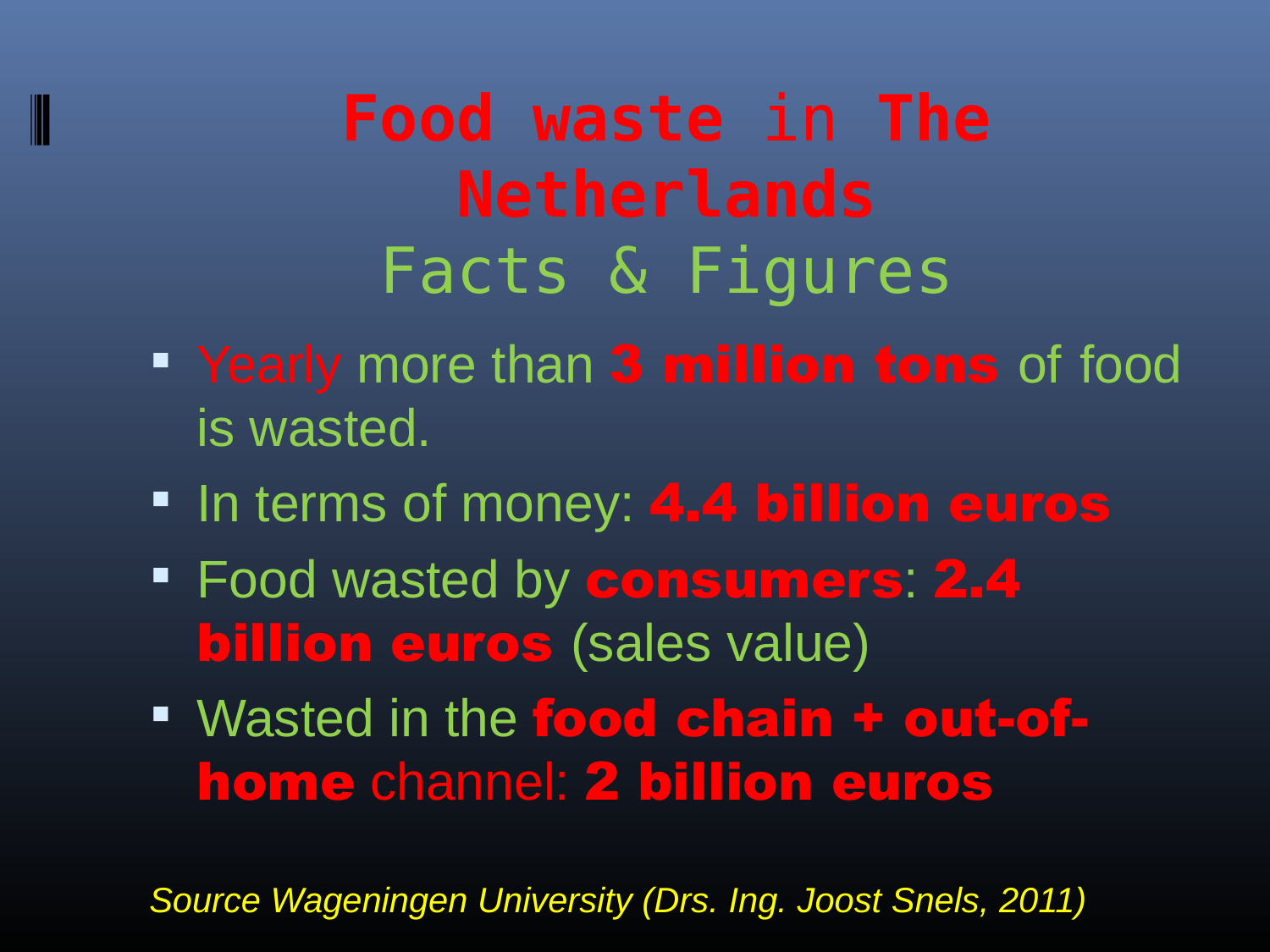### Food waste in consumption phase

- **No scientific figures known as** yet…
	- Estimation by experts:

∭

30 - 60% of prepared food is thrown away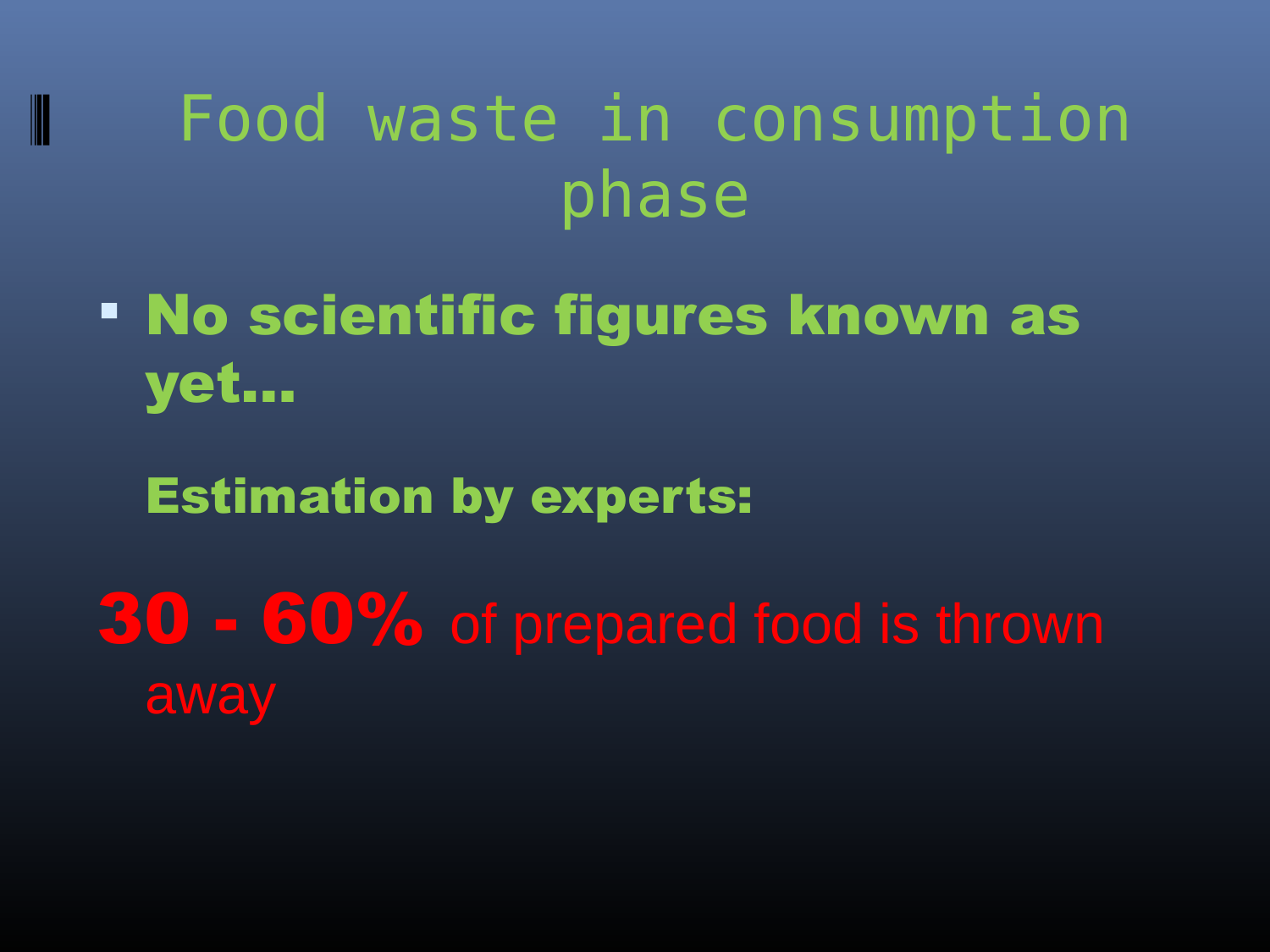### **Best Practice (1): Maxima Medical Centre – Eindhoven**

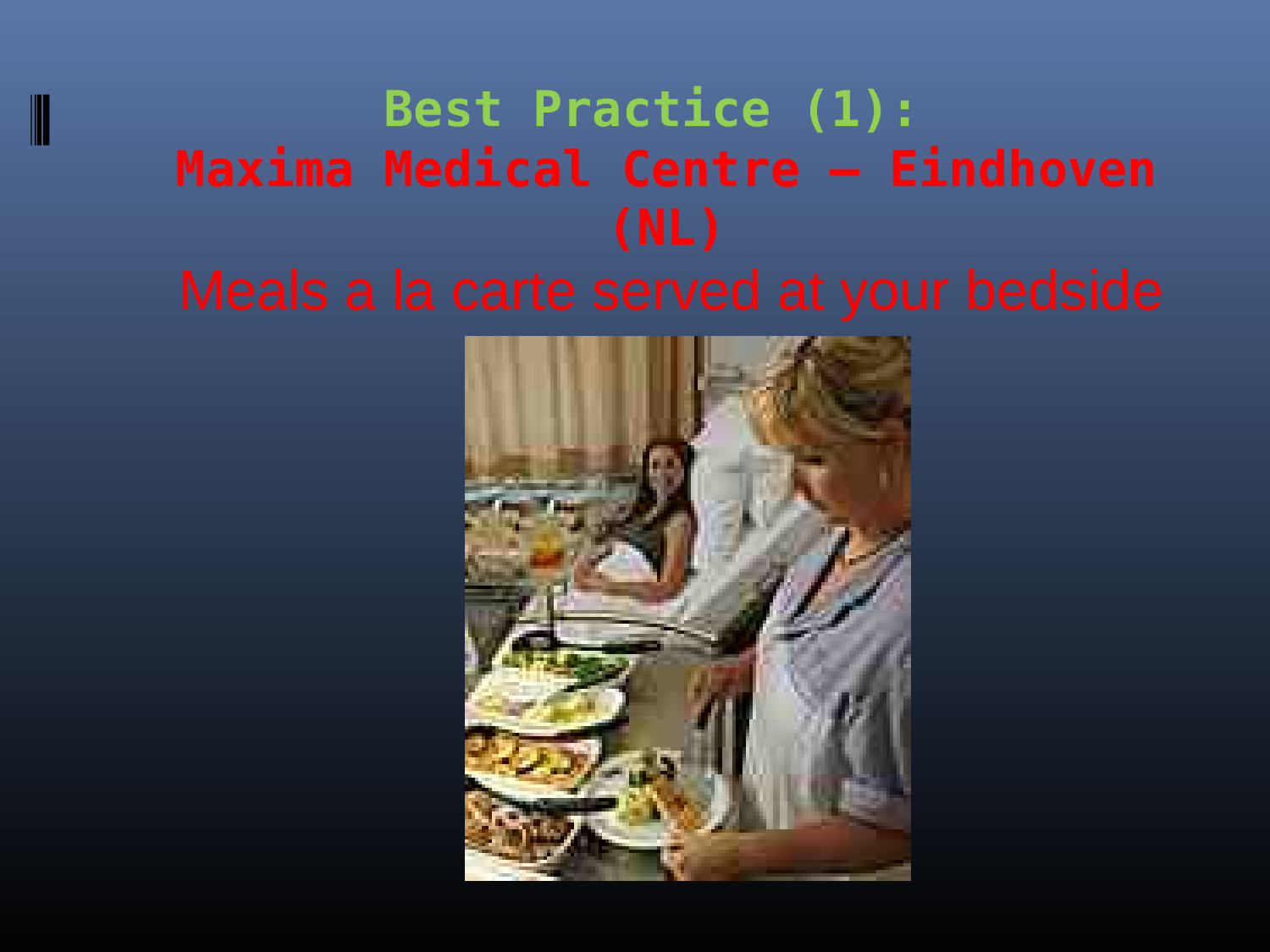Giving patients and clients the choice:

a)What to eat b) In what quantities

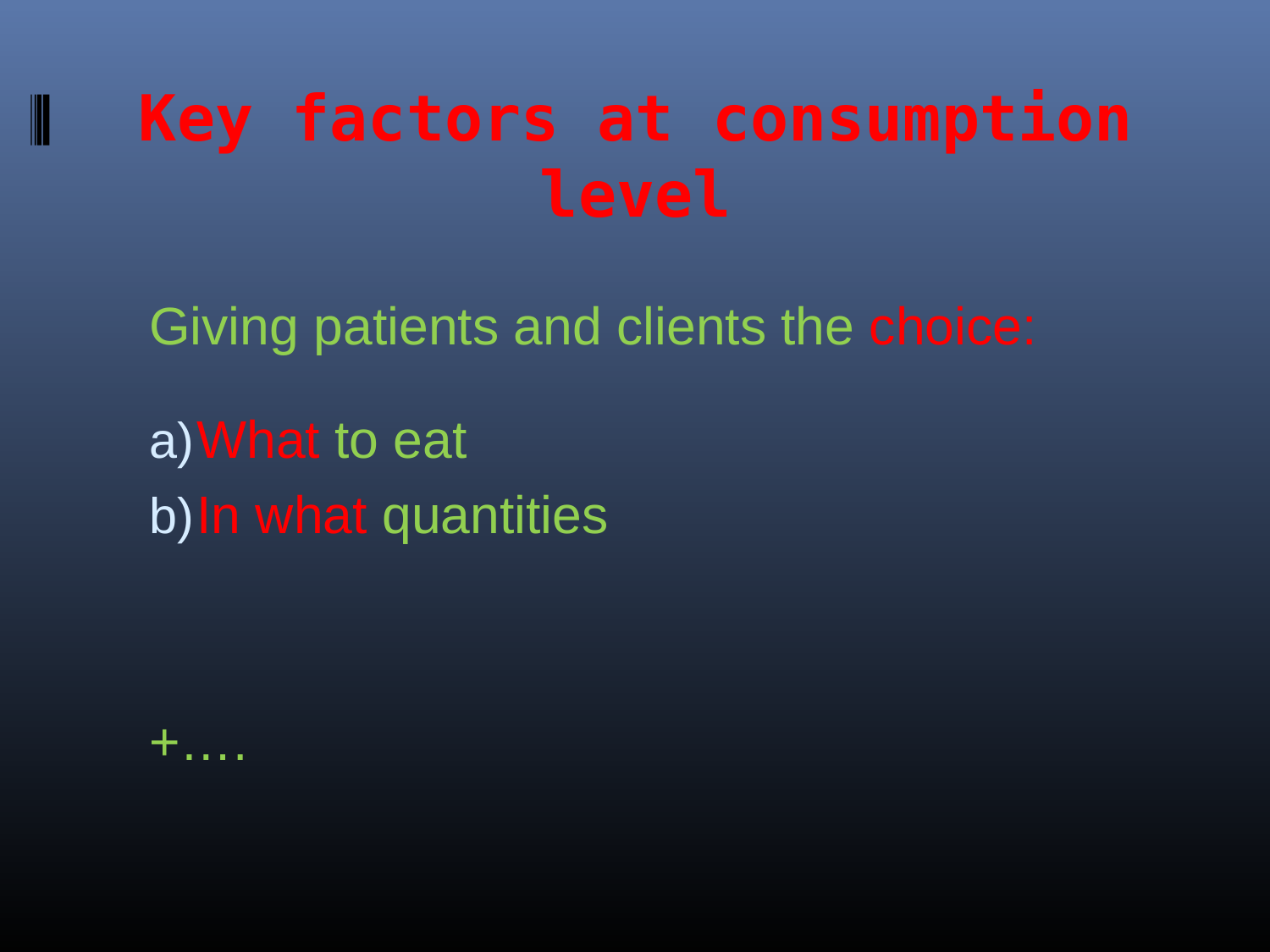### **Important role for Food assistants**

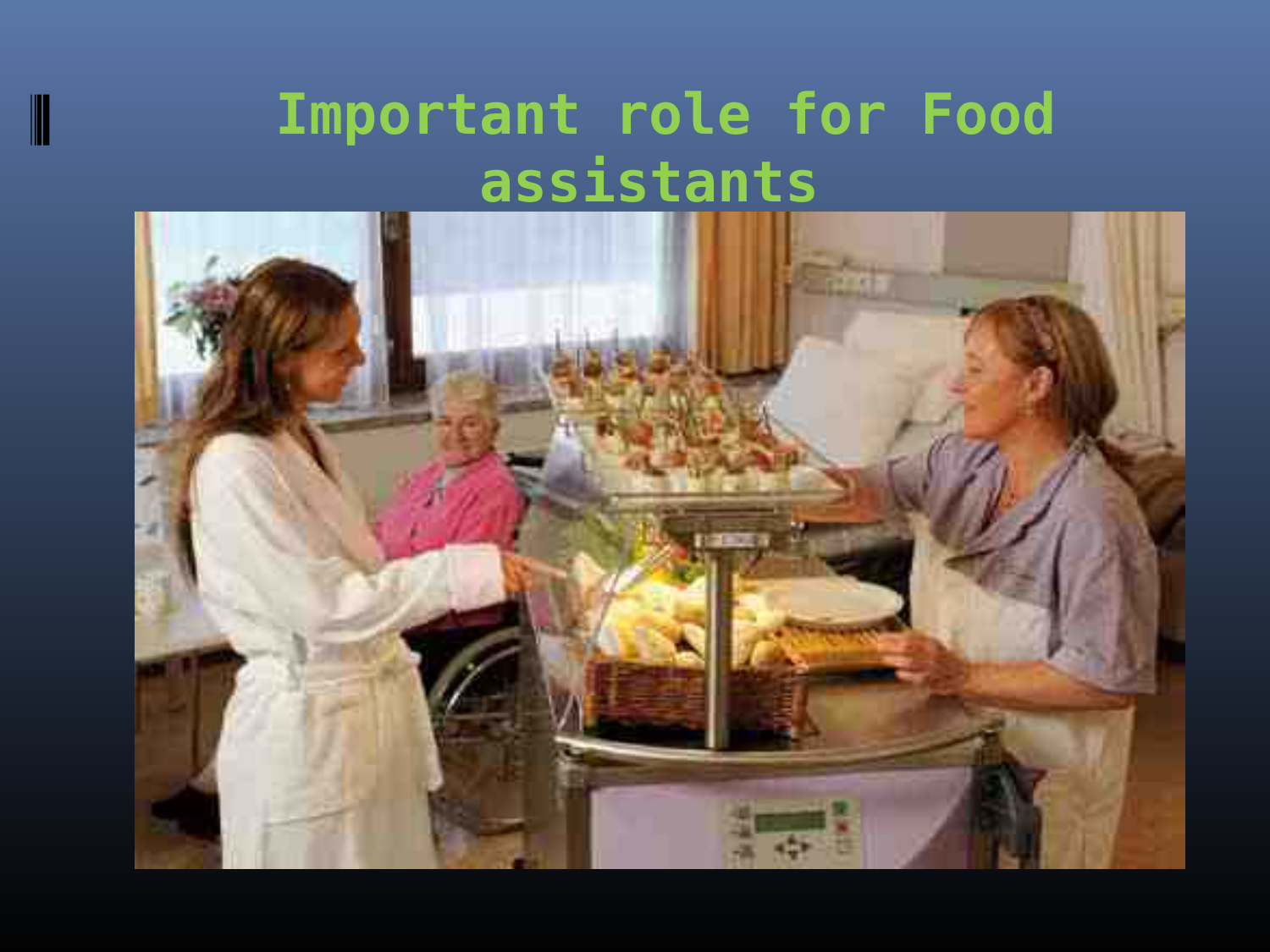#### **Huge reduction of food waste…**

- Before: 42% waste\*
- After: 2% waste\*
- In terms of money:  $\epsilon$  400.000 per year
- Note: At consumption level, not taking into preparing.
- Source: Drs. Ing. Joost Snels, Wageningen UR Food & Biobased Research.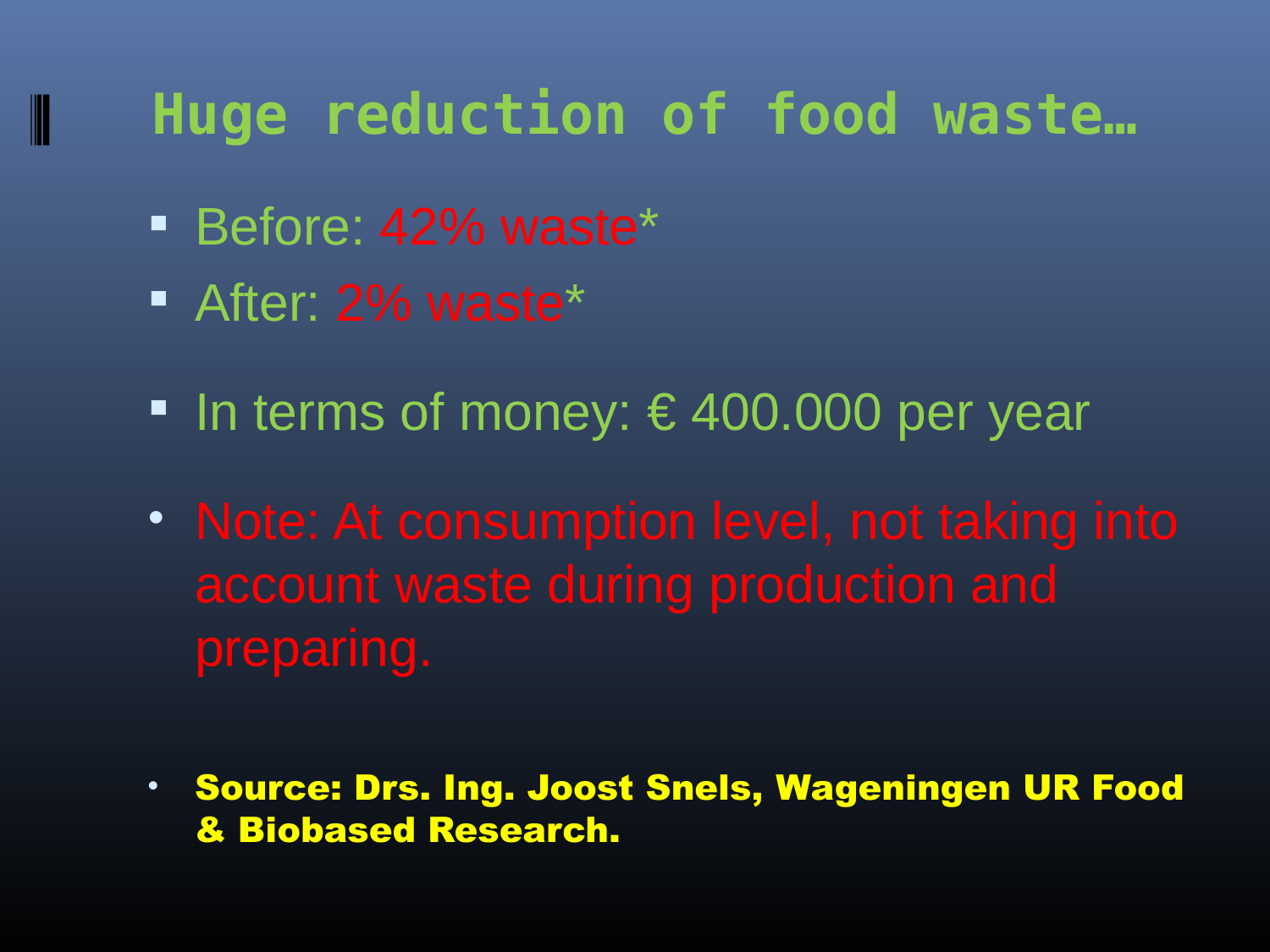### Food Waste in production phase

|                                                                                                                | <b>Retail</b>        | <b>Food</b><br><b>Service</b> | <b>Total</b> |
|----------------------------------------------------------------------------------------------------------------|----------------------|-------------------------------|--------------|
| Delivery,<br>production,<br>trade and<br>processing                                                            | 250<br>$(15 - 20\%)$ | 80<br>$(15 - 20\%)$           | 320          |
| <b>Retail and</b><br>catering                                                                                  | 500<br>(5%)          | 140<br>(6%)                   | 640          |
| <b>Total</b>                                                                                                   | 750                  | 220                           | 960          |
| (In million euro's;<br>percentage = total<br>turnover).<br><b>Source</b><br>Lei/Wageningen<br>University, 2009 |                      |                               |              |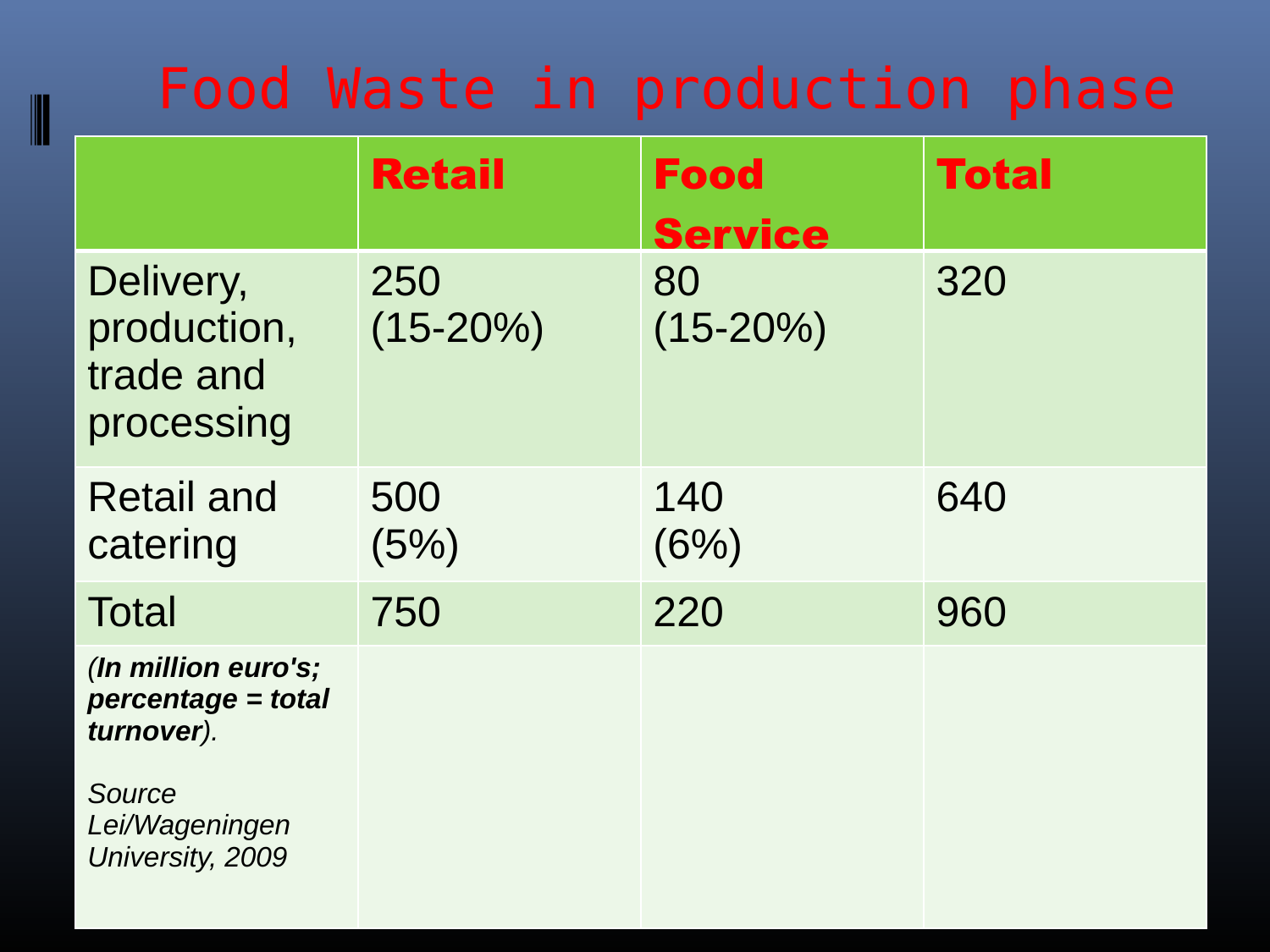### **Some key factors**  to reduce food waste at

**- Resorting to fresh, unprocessed food, prepared** 'on location'.

- → Unprocessed food that isn't used one day, can be kept till the next (or even longer).
- $\rightarrow$  Freshly prepared food that isn't used, can be frozen to prolong it's usability.
- $\rightarrow$  Food that is prepared can be re-used: soup, stew etc.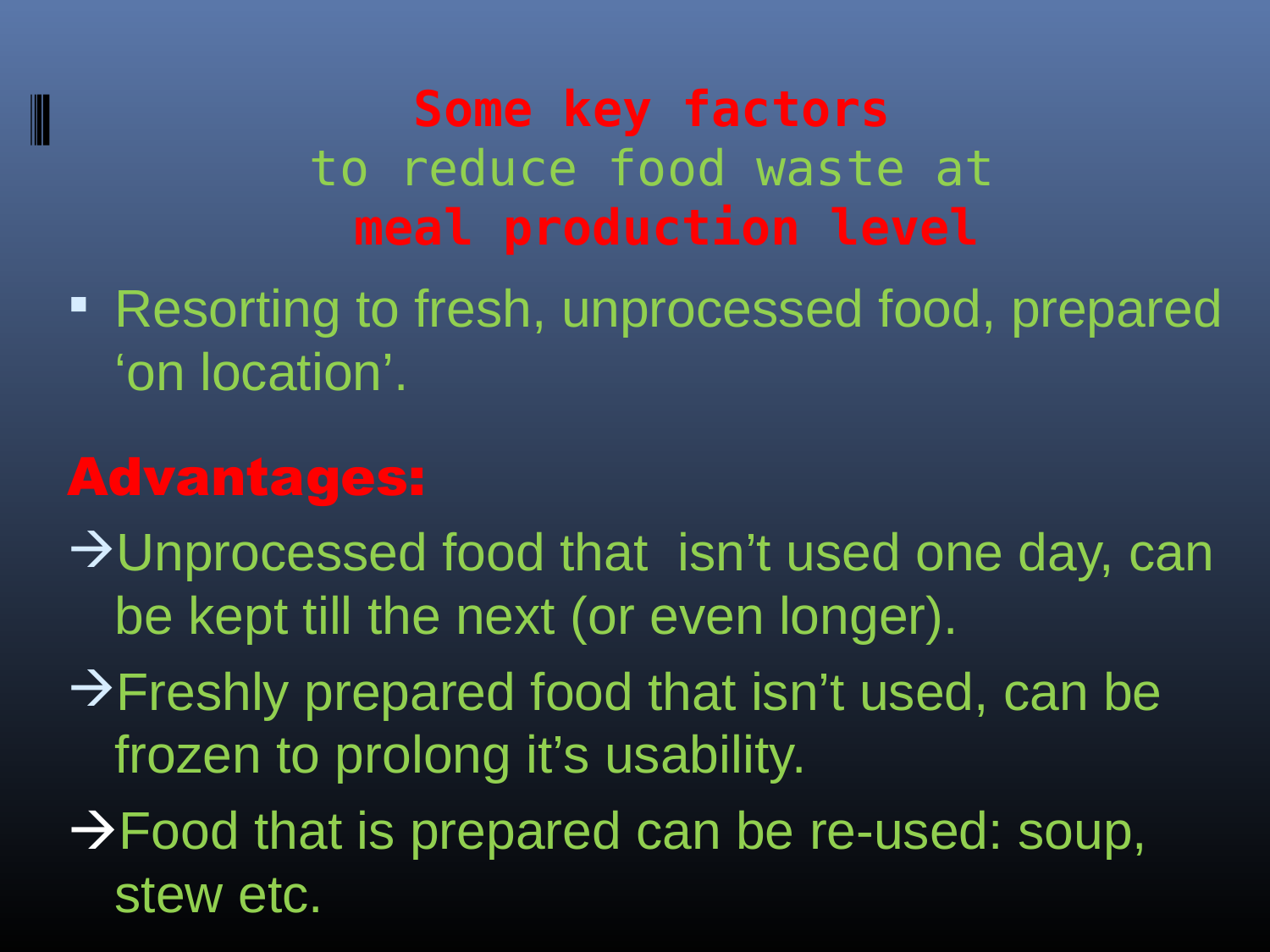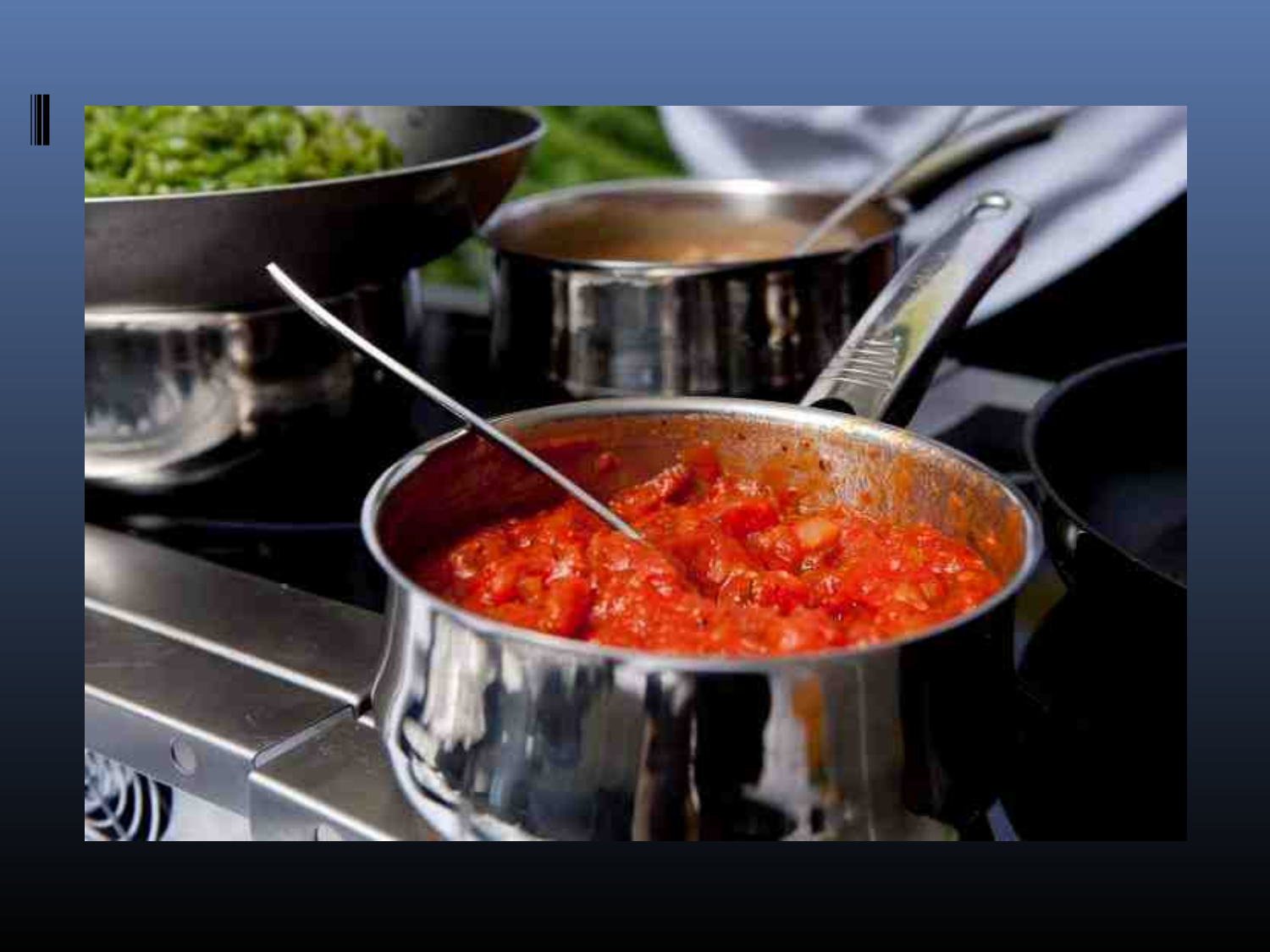### **Best Practice (2) Care Home Naarderheem – Naarden**

In 2009 Naarderheem progressed from serving 'meals prepared offsite' to 'home-produced' meals.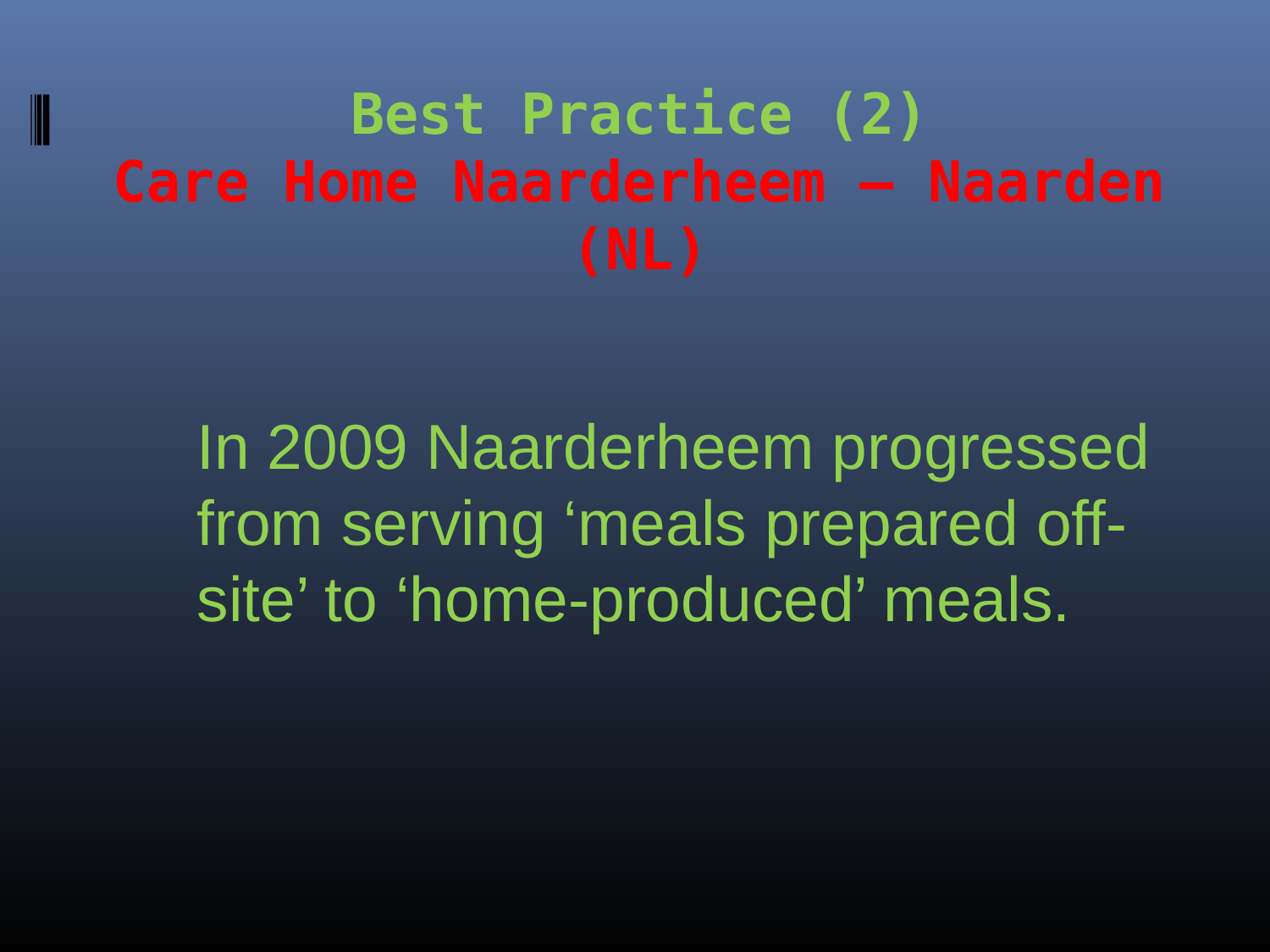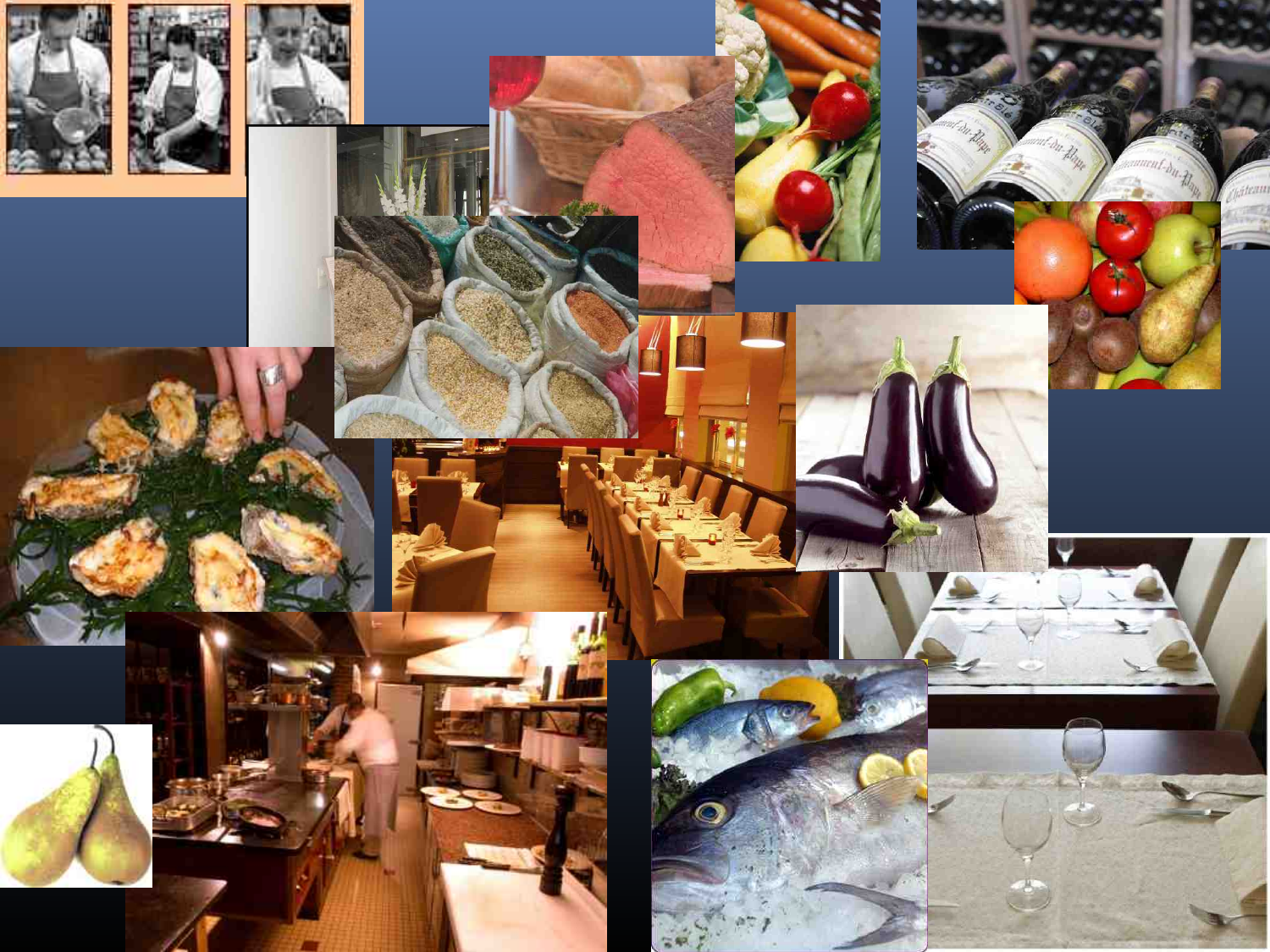Giving patients and clients the choice: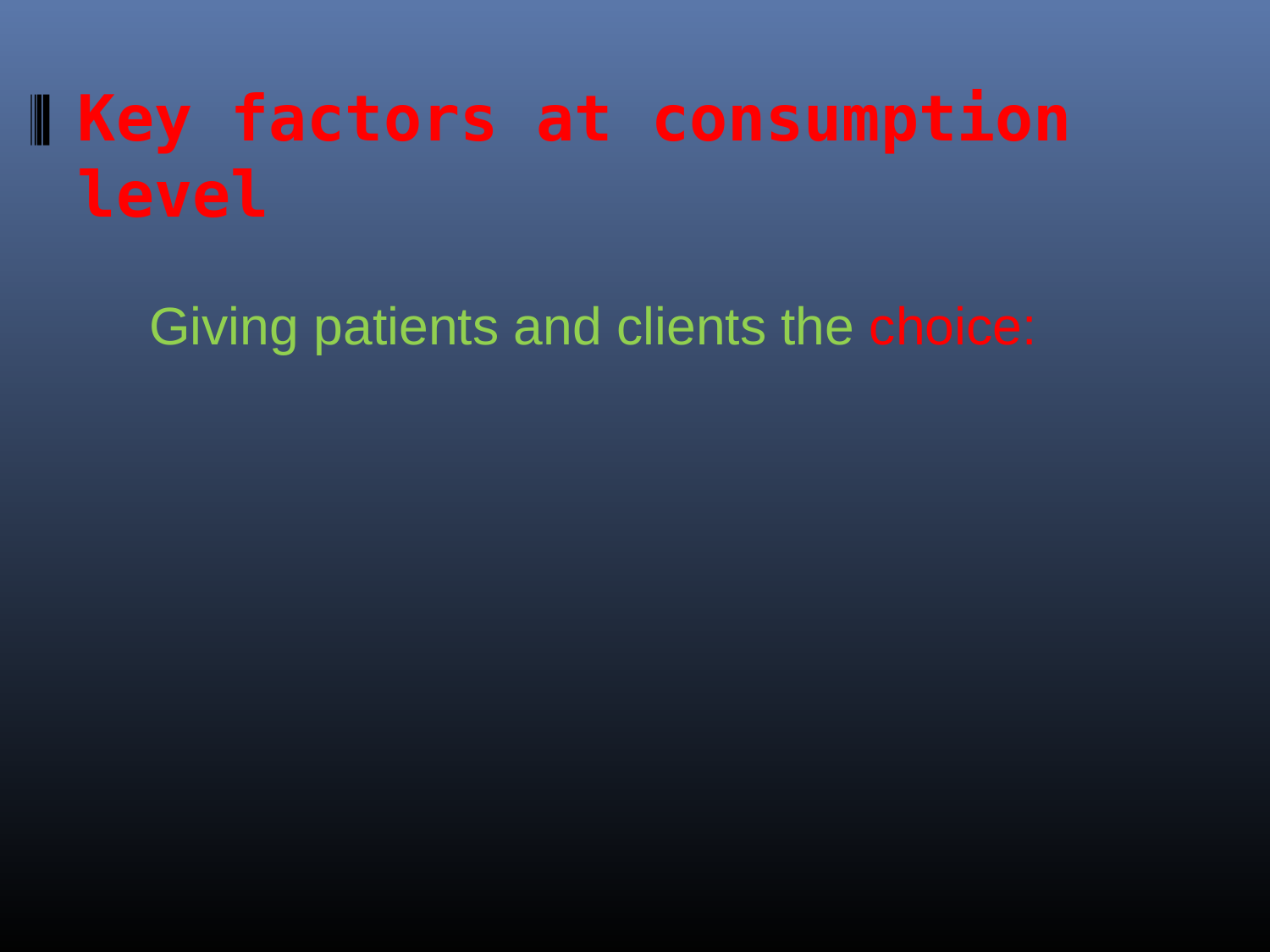Giving patients and clients the choice:

a)What to eat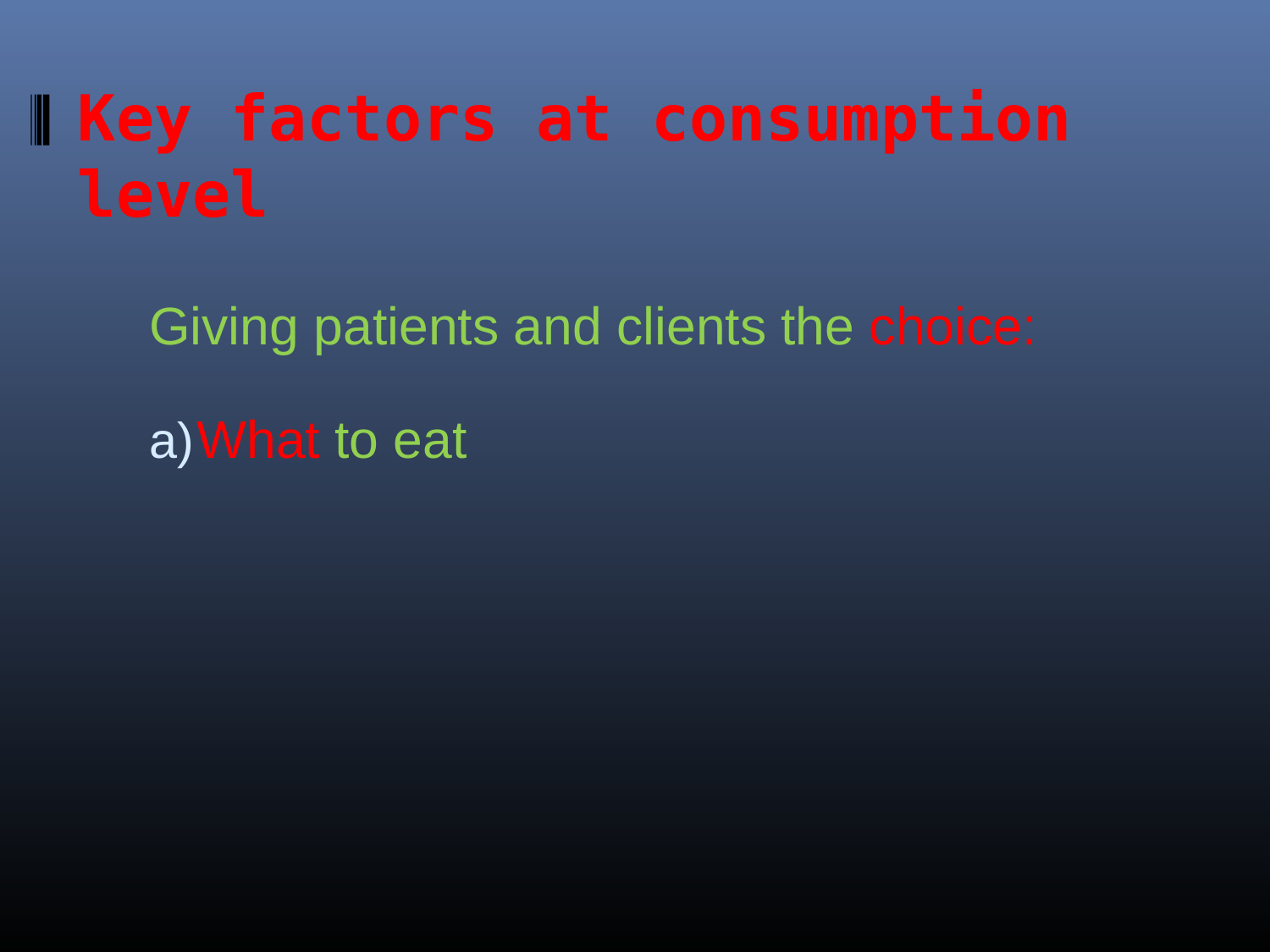Giving patients and clients the choice:

a)What to eat b)Which quantities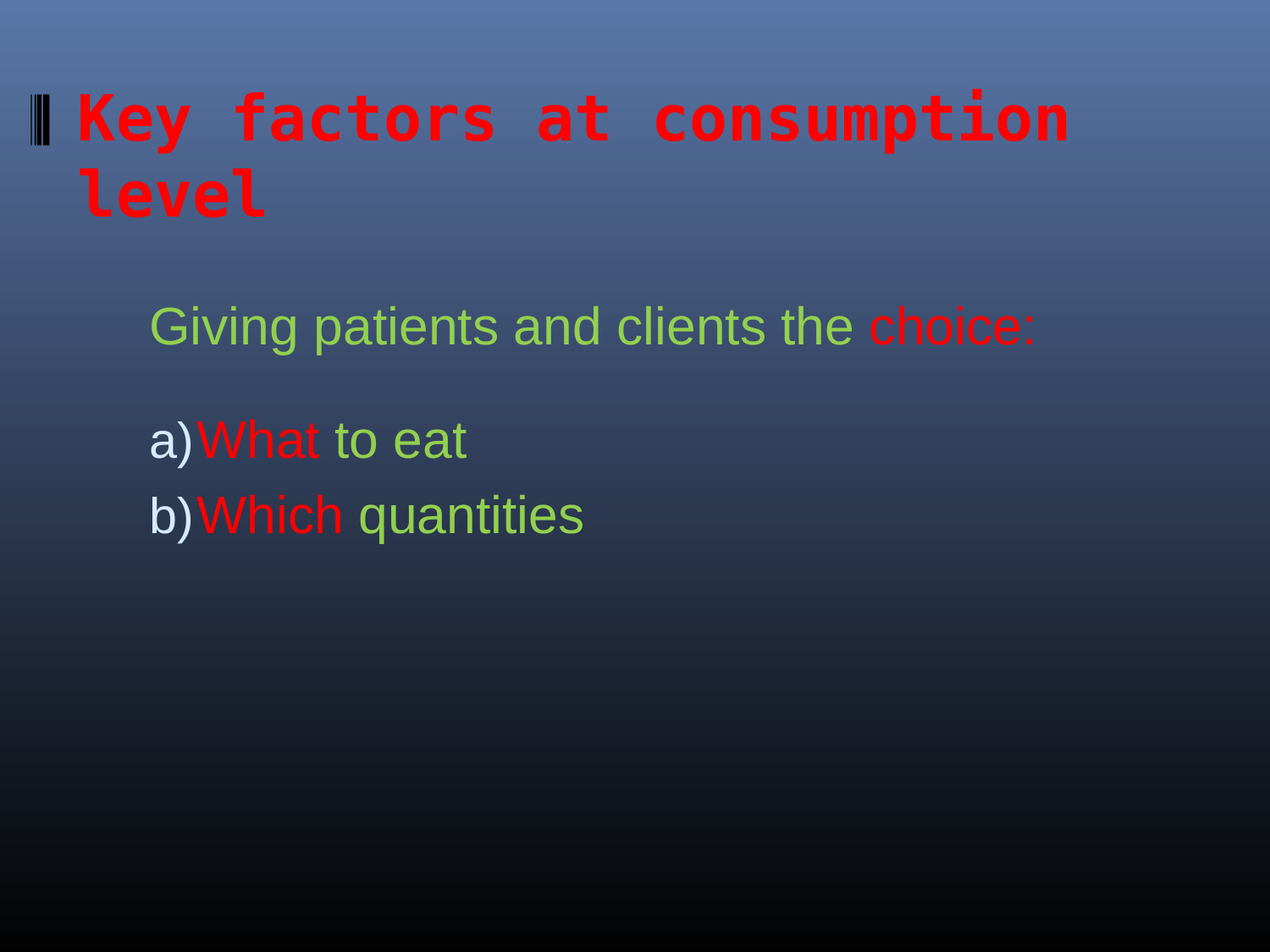Giving patients and clients the choice: a)What to eat b)Which quantities c)When to eat (afternoon, evening)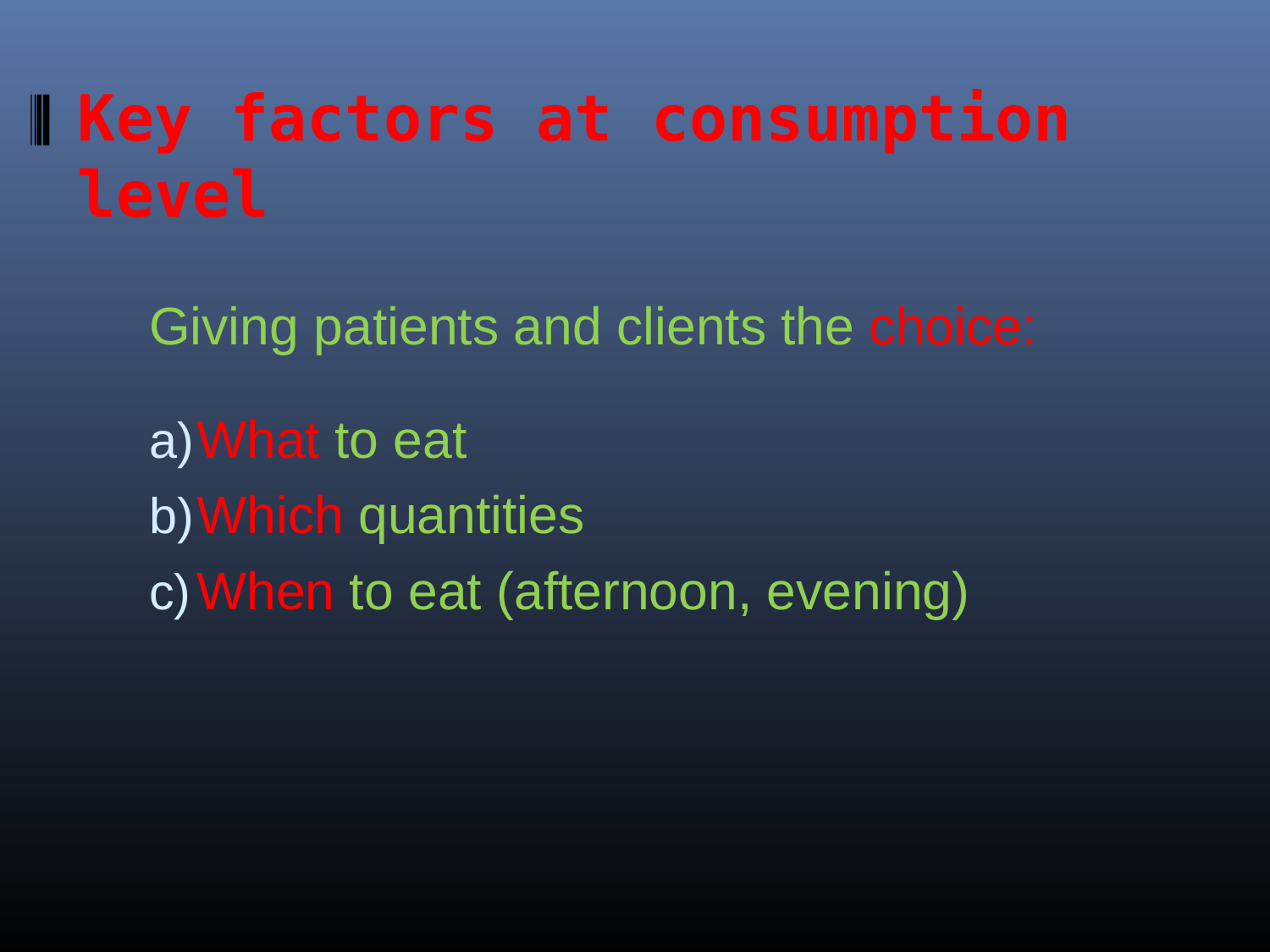Giving patients and clients the choice: a)What to eat b)Which quantities c)When to eat (afternoon, evening) d)Where to eat (own room / restaurant)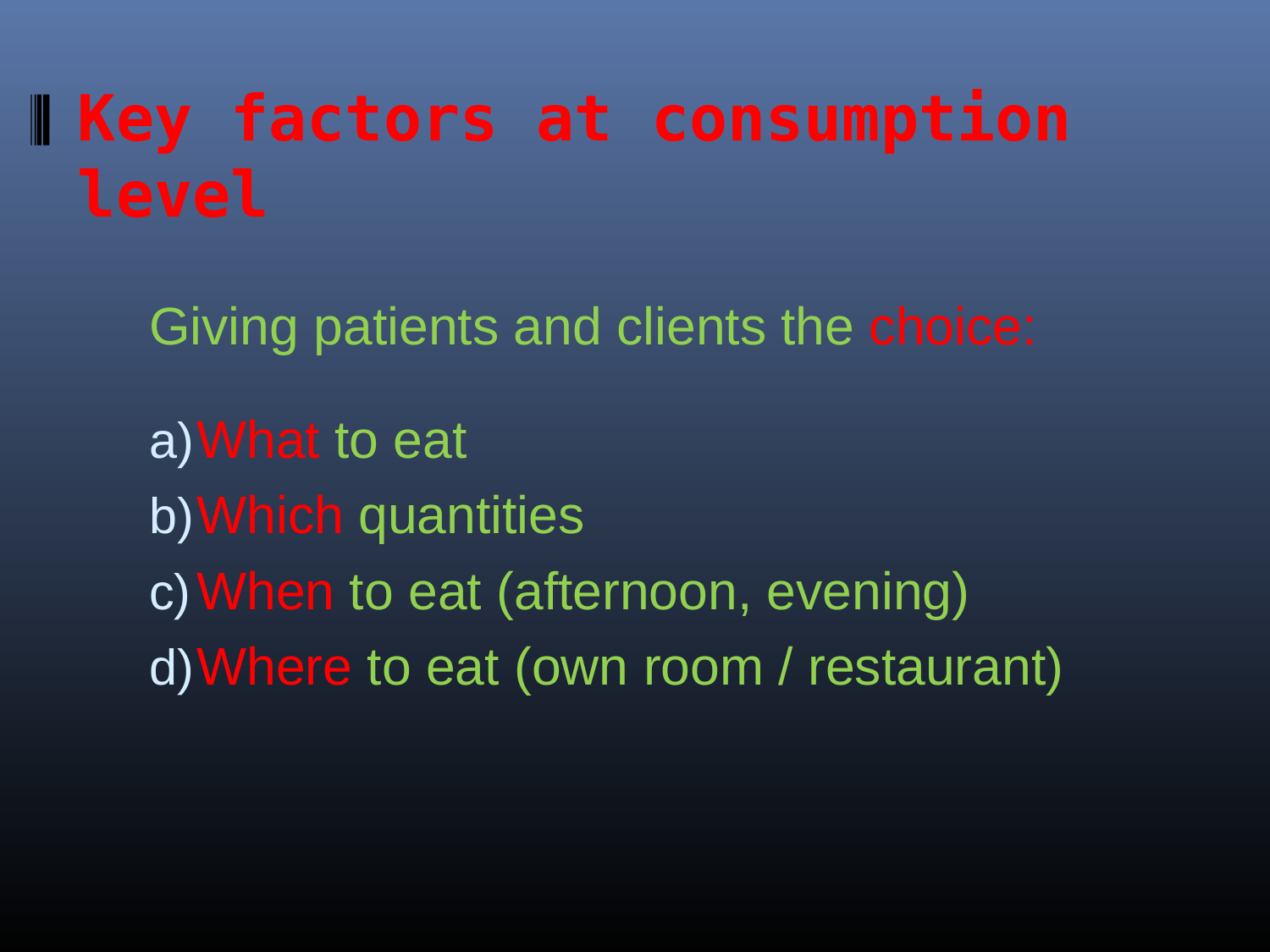Giving patients and clients the choice: a)What to eat b)Which quantities c)When to eat (afternoon, evening) d)Where to eat (own room / restaurant) e)With whom… (no fixed table settings)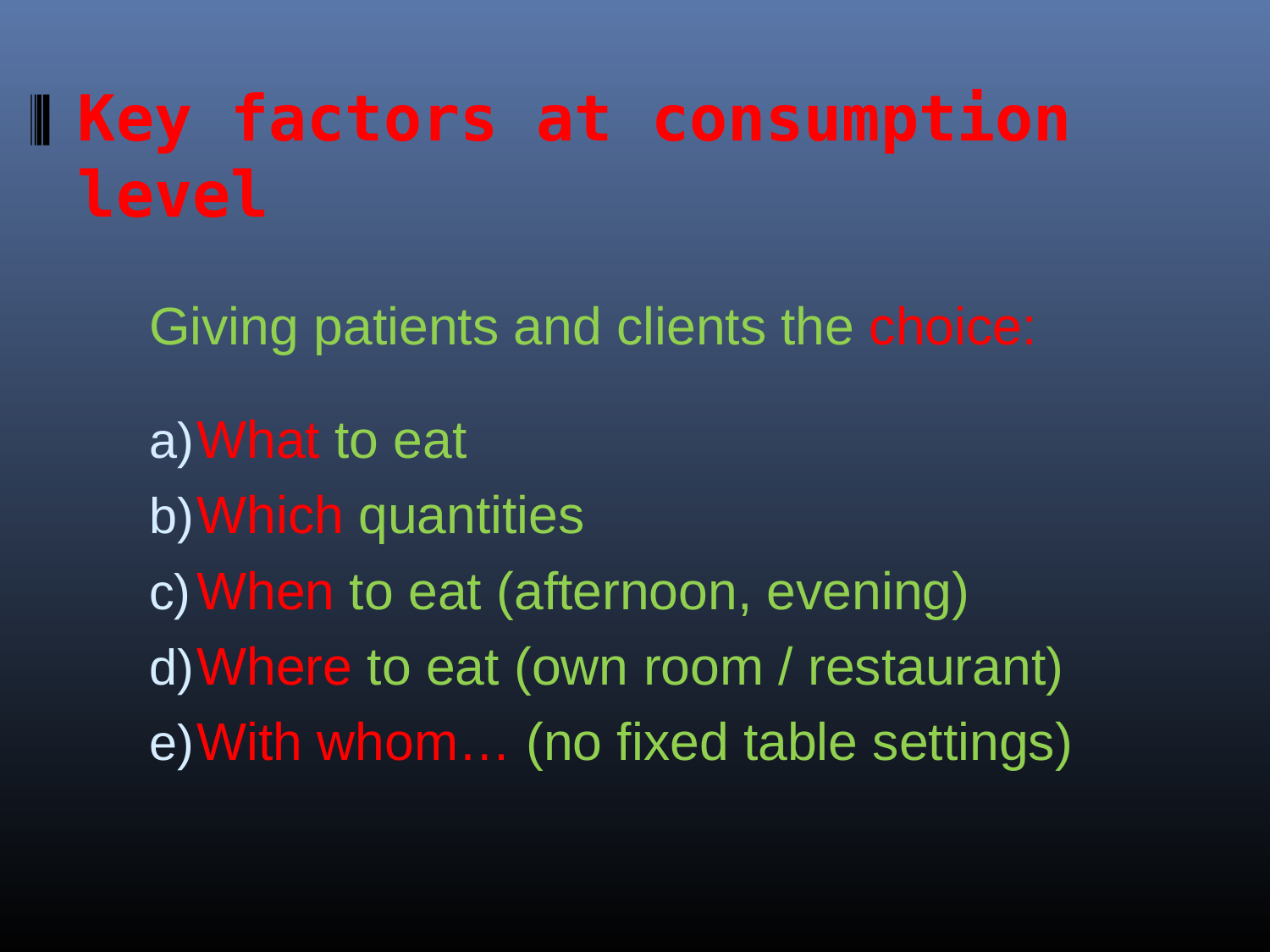

|                                    |                                                                                                                                                        |        | <b>Organic /Artisan</b> | <b>Ready-made</b> |
|------------------------------------|--------------------------------------------------------------------------------------------------------------------------------------------------------|--------|-------------------------|-------------------|
|                                    |                                                                                                                                                        |        |                         |                   |
| <b>Price for ingredients</b>       |                                                                                                                                                        |        | € 3.10                  | € 2.55            |
| <b>Salaries kitchen/restaurant</b> |                                                                                                                                                        |        | € 5.94                  | € 2.54            |
| transportation                     |                                                                                                                                                        |        | $\epsilon$ 0.00         | € 0.66            |
| Running costs, energy etc.         |                                                                                                                                                        |        | pm                      | pm                |
| <b>Savings on care workers</b>     | $*)1$                                                                                                                                                  | $-I -$ | € 1.32                  |                   |
| extra income                       | $\overline{\hspace{-.1cm}^{\ast }\hspace{-.1cm} }$ $\hspace{-.1cm}^{\ast }$ $\hspace{-.1cm}^{\ast }$ $\hspace{-.1cm}^{\ast }$ $\hspace{-.1cm}^{\ast }$ | $-I -$ | € 1.55                  |                   |
|                                    |                                                                                                                                                        |        | € 6.17                  | € 5.75            |

- **\*)1 = 3 hours per day, 30 clients**
- **\*)2 = € 75.000,- on yearly basis**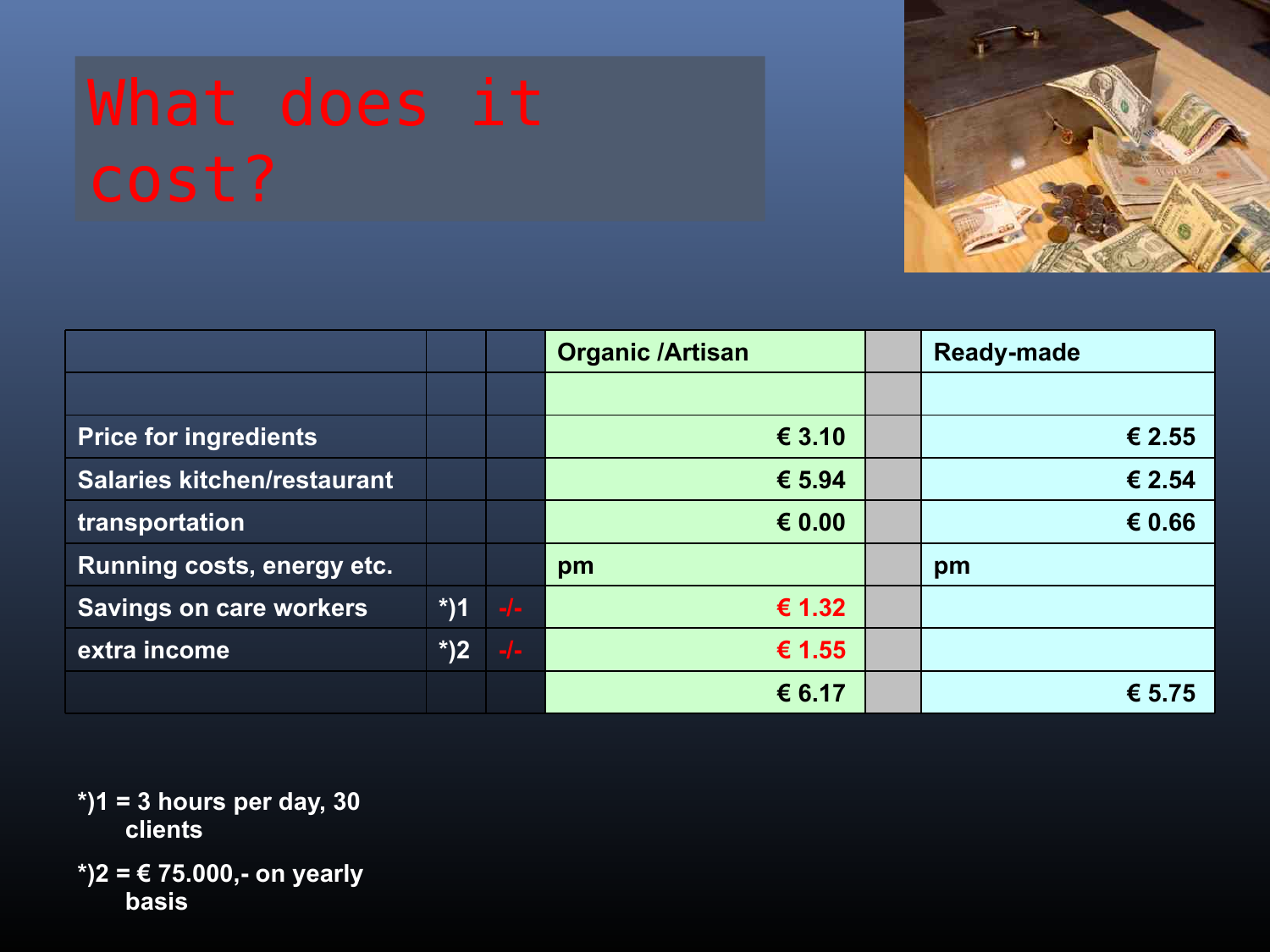**Results of Naarderheem's 'Meals Matter More' approach** Reduction of 'swill' by 50 %

║║

 Before: daily 6 – 8 tons (2008) Now: daily 3 – 4 tons (2010)

 Note: 50% of today's swill is what's left after processing the food